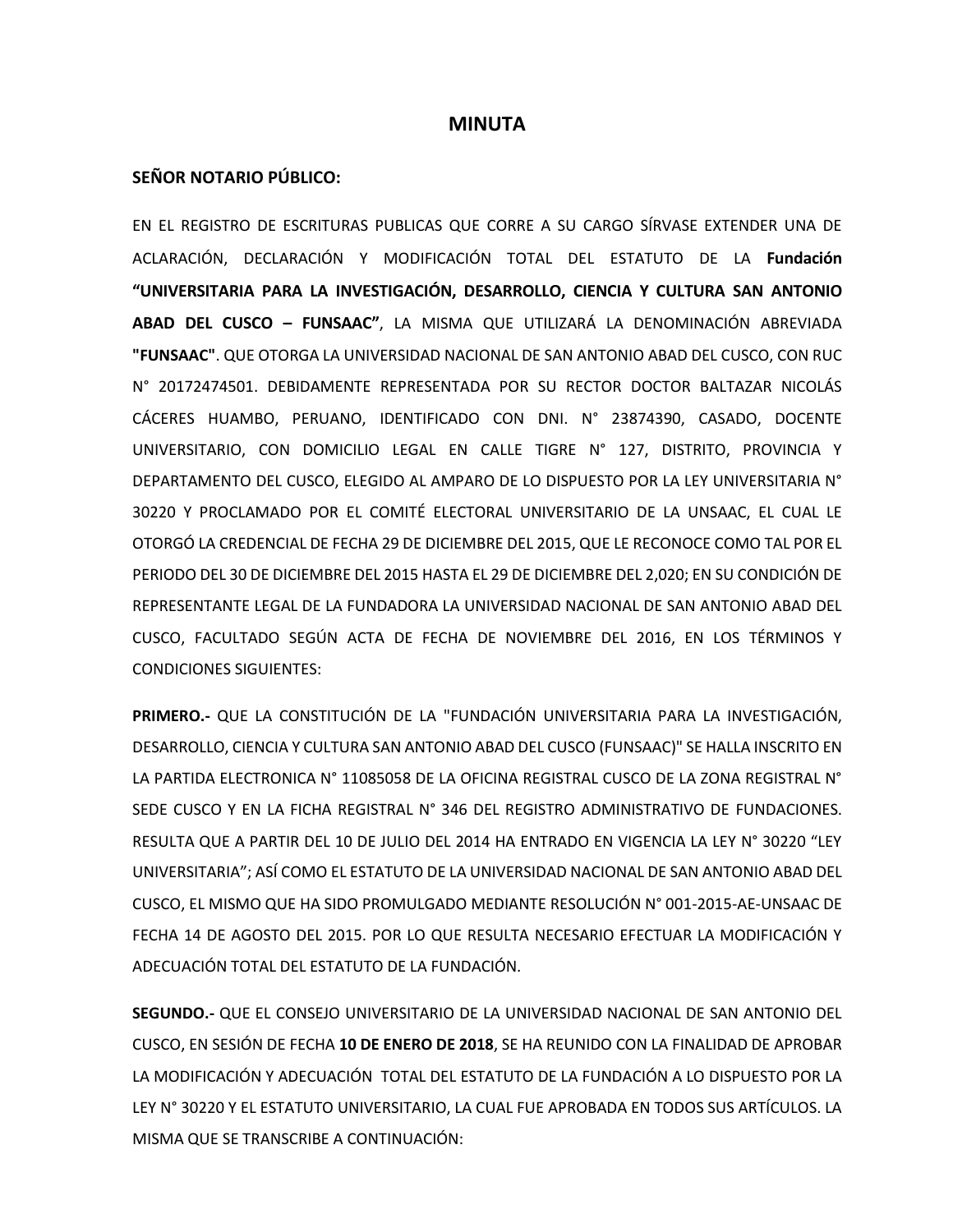## **ESTATUTO**

### **TITULO I**

### **DE LA DENOMINACIÓN, DURACIÓN Y DOMICILIO**

**ARTICULO PRIMERO.-** LA UNIVERSIDAD NACIONAL DE SAN ANTONIO ABAD DEL CUSCO, ES UNA INSTITUCIÓN PÚBLICA CON PERSONERÍA JURÍDICA DE DERECHO PÚBLICO, CON SEDE CENTRAL EN LA CIUDAD DEL CUSCO, PROVINCIA Y REGIÓN CUSCO. SUS ACTIVIDADES ACADÉMICAS SON DESCENTRALIZADAS DENTRO Y FUERA DE LA REGIÓN; ESTA INTEGRADA POR ESTUDIANTES, DOCENTES Y GRADUADOS DE CONFORMIDAD A LO ESTABLECIDO EN LA LEY N° 30220 Y SU PROPIO ESTATUTO Y COMO TAL CONSTITUYE LA FUNDACIÓN DENOMINADA Fundación "UNIVERSITARIA PARA LA INVESTIGACIÓN, DESARROLLO, CIENCIA Y CULTURA SAN ANTONIO ABAD DEL CUSCO – FUNSAAC".

**ARTÍCULO SEGUNDO.-** LA FUNDACIÓN DENOMINADA Fundación "UNIVERSITARIA PARA LA INVESTIGACIÓN, DESARROLLO, CIENCIA Y CULTURA SAN ANTONIO ABAD DEL CUSCO – FUNSAAC", UTILIZARÁ LA DENOMINACIÓN ABREVIADA DE "FUNSAAC". TIENE COMO **DOMICILIO LEGAL EN LA CALLE TIGRE N° 127 DISTRITO, PROVINCIA Y DEPARTAMENTO DEL CUSCO**. PUDIENDO ESTABLECER OFICINAS O DEPENDENCIAS EN OTRAS PARTES DE LA REPÚBLICA DEL PERÚ O DEL EXTRANJERO, CUANDO ASÍ LO DISPONGA SUS ORGANOS DE GOBIERNO.

**ARTÍCULO TERCERO.-** LA FUNSAAC ES UNA PERSONA JURÍDICA DE DERECHO PRIVADO SIN FINES DE LUCRO DE CARÁCTER PERMANENTE. DISPONE DE PATRIMONIO PROPIO, GOZANDO DE PLENA CAPACIDAD JURÍDICA Y DE OBRAR ACOGIENDOSE A LO REGULADO EN EL LIBRO PRIMERO TÍTULO III DEL CÓDIGO CIVIL PERUANO VIGENTE, LAS NORMAS LEGALES QUE LE SEAN APLICABLES, LOS ACUERDOS QUE ADOPTEN SUS ÓRGANOS DE GOBIERNO DENTRO DEL MARCO DE TALES DISPOSITIVOS Y REGLAMENTOS QUE SE ELABOREN. LA FUNDACIÓN ESTA DEDICADA AL SERVICIO DE LA INVESTIGACIÓN CIENTÍFICA Y TECNOLÓGICA, PUESTA AL SERVICIO DE LA COMUNIDAD CUSQUEÑA Y PERUANA DISPONE DE PATRIMONIO PROPIO, GOZANDO DE PLENA CAPACIDAD JURÍDICA Y DE OBRAR.

LA FUNSAAC CON SUJECIÓN A LO DISPUESTO EN LA LEGISLACIÓN VIGENTE, CON CARÁCTER ENUNCIATIVO Y NO LIMITATIVO, PUEDE ADQUIRIR, CONSERVAR, POSEER, ADMINISTRAR, DISPONER, ENAJENAR, PERMUTAR Y GRAVAR BIENES DE TODAS CLASES; CELEBRAR TODO GÉNERO DE ACTOS Y CONTRATOS; CONCERTAR OPERACIONES CREDITICIAS TANTO CON PERSONAS JURÍDICAS DE DERECHO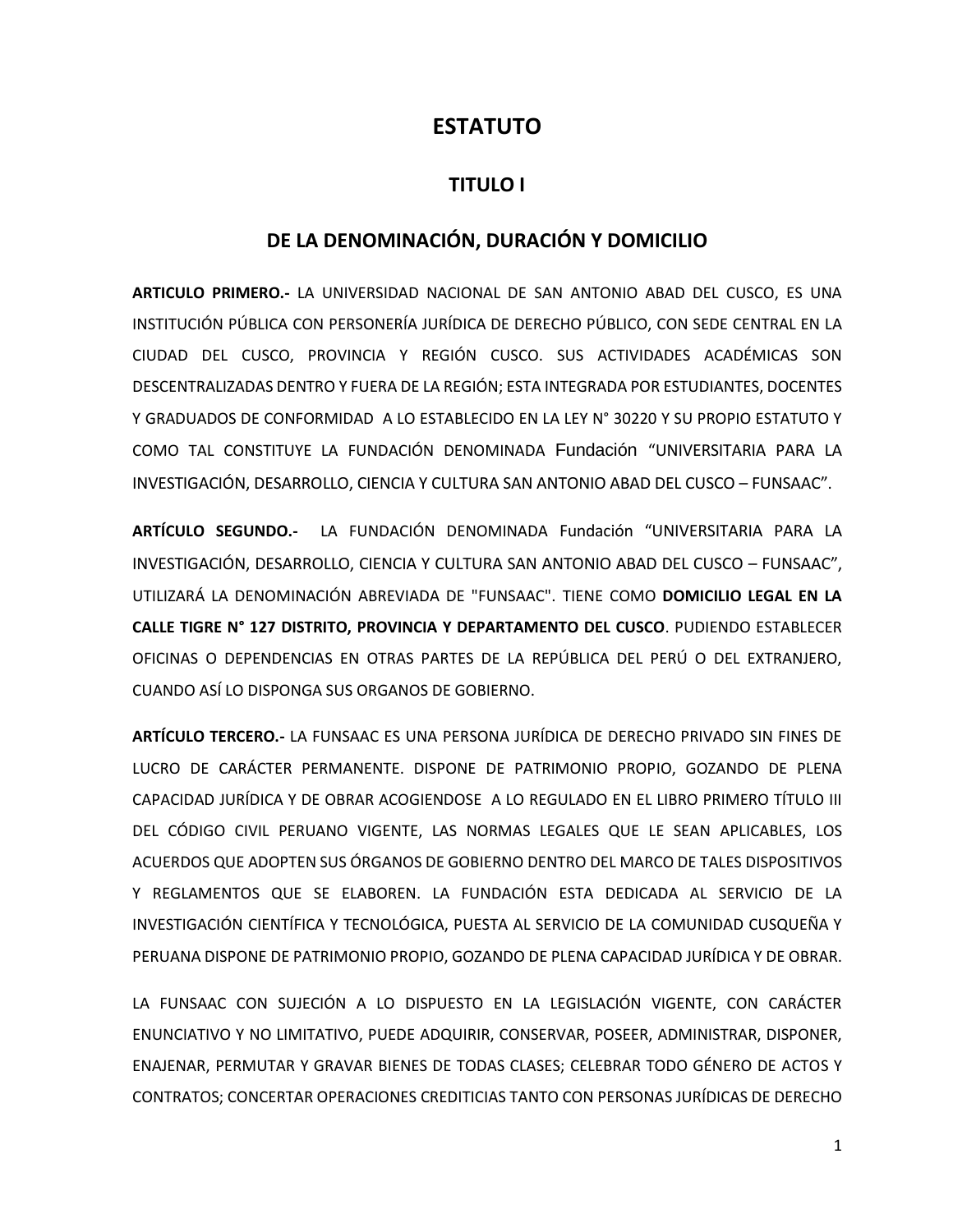PÚBLICO Y PRIVADO. RENUNCIAR Y TRANSIGIR BIENES Y DERECHOS, ASÍ COMO PROMOVER, OPONERSE, SEGUIR Y DESISTIR LOS PROCEDIMIENTOS QUE FUEREN OPORTUNOS Y EJERCITAR LIBREMENTE TODA CLASE DE DERECHOS, ACCIONES ANTE LAS TODAS INSTANCIAS TANTO A NIVEL DEL PODER JUDICIAL Y DEL MINISTERIO PÚBLICO Y DEPENDENCIAS DE LA ADMINISTRACIÓN PÚBLICA Y CUALESQUIERA OTRO ORGANISMO DEL ESTADO Y PERSONAS JURÍDICAS PRIVADAS; EN GENERAL REALIZAR AQUELLOS ACTOS Y CONTRATOS QUE SEAN VÁLIDOS CONFORME A DERECHO.

**ARTÍCULO CUARTO.-** LA FUNDACIÓN TIENE UNA DURACIÓN INDETERMINADA E INICIARÁ SUS ACTIVIDADES A PARTIR DEL DÍA DE SU INSCRIPCIÓN EN EL REGISTRO DE PERSONAS JURÍDICAS, LIBRO DE FUNDACIONES DE LA ZONA REGISTRAL N° X SEDE CUSCO.

### **TITULO II**

### **FINES Y OBJETIVOS**

**ARTÍCULO QUINTO.-** LA FUNDACIÓN TIENE COMO FINES LOS SIGUIENTES:

- 1. DESARROLLAR PROYECTOS DE INVESTIGACIÓN EN GENERAL;
- 2. DESARROLLAR PROYECTOS DE INVESTIGACIÓN TECNOLÓGICA;
- 3. TRANSFERENCIA DE TECNOLOGÍA APROPIADA Y ELABORADA POR LA FUNDACIÓN; Y,
- 4. BRINDAR ASESORÍA Y CAPACITACIÓN ESPECIALIZADA EN LA ORGANIZACIÓN Y GESTIÓN SOCIOECONÓMICA, AL GOBIERNO NACIONAL, REGIONAL Y LOCAL, ENTIDADES PÚBLICAS Y PRIVADAS, COMUNIDADES CAMPESINAS Y NATIVAS, Y DE DESARROLLO URBANO EN TODOS LOS ÁMBITOS DEL CONOCIMIENTO CIENTÍFICO Y TECNOLÓGICO ESPECIALIZADO DE LA FUNSAAC, CON EL FIN DE MEJORAR LA CALIDAD DE VIDA, LA PROMOCIÓN HUMANA Y DESARROLLO DE LOS SECTORES SOCIALES CON ÉNFASIS EN LOS SECTORES SOCIALES MÁS POBRES DE LA ZONA RURAL Y LA CIUDAD.
- 5. COMPLEMENTAR LA ACTIVIDAD EDUCATIVA MEDIANTE LA APORTACIÓN DE MEDIOS HUMANOS, TÉCNICOS, ECONÓMICOS O DE CUALQUIER OTRA ÍNDOLE QUE PUEDAN SERVIR PARA POTENCIAR Y DESARROLLAR OTRAS ACTIVIDADES DE CARÁCTER EDUCATIVO. SE PONDRÁ ESPECIAL DEDICACIÓN A LAS ACTIVIDADES DE INVESTIGACIÓN, DOCENCIA, FORMACIÓN Y DESARROLLO TECNOLÓGICO.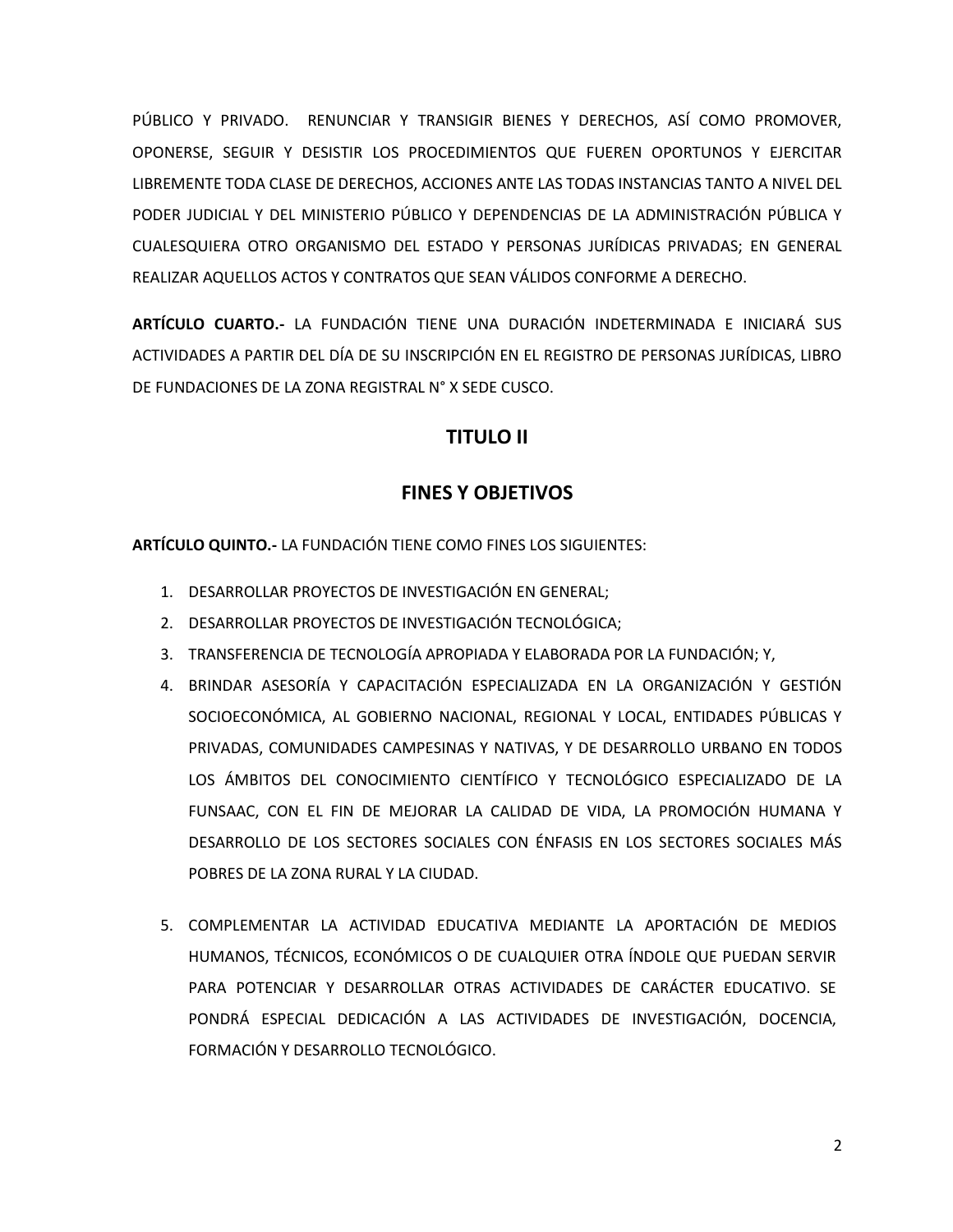- 6. PROMOCIÓN, DEFENSA, ESTUDIO, ANÁLISIS, DESARROLLO Y EJECUCIÓN DE PLANES DE FORMACIÓN PARA LA POBLACIÓN EN GENERAL, SIN HACER DISTINCIÓN ALGUNA ENTRE TRABAJADORES DE SECTORES, PERSONAS DESEMPLEADAS, SEA CUAL SEA SU EDAD, SEXO, RAZA, RELIGIÓN O NACIONALIDAD, CON EL FIN DE PROMOVER LA INSERCIÓN LABORAL Y LA CAPACITACIÓN PROFESIONAL, MEJORAR EL NIVEL FORMATIVO-EDUCATIVO Y EL DESARROLLO HUMANO.
- 7. REALIZACIÓN DE JORNADAS, SEMINARIOS, CONGRESOS, DEBATES, CHARLAS, CONFERENCIAS, ENCUENTROS Y CUALESQUIERA OTRAS ACTIVIDADES QUE SUPONGAN DIVULGACIÓN Y FOMENTO DE VALORES RELACIONADOS CON LA EDUCACIÓN, CULTURA, COOPERACIÓN PARA EL DESARROLLO, ACCIÓN SOCIAL, DEFENSA Y RESPETO HACIA EL MEDIOAMBIENTE, FOMENTO DE LA ECONOMÍA SOCIAL, PROMOCIÓN Y DEFENSA DE LOS VALORES CONSTITUCIONALES Y SINDICALES, FOMENTO DE LA TOLERANCIA ENTRE LAS DISTINTAS SOCIEDADES Y CULTURAS.
- 8. DIVULGACIÓN Y PUBLICACIÓN DE ARTÍCULOS, LIBROS, DÍPTICOS, CARTELES, ASÍ COMO LOS DISTINTOS SOPORTES INFORMÁTICOS DISPONIBLES EN SU CASO, DE ASPECTOS RELACIONADOS CON LO ANTERIORMENTE EXPUESTO.

**ARTÍCULO SEXTO.-** OBJETIVOS DE LA FUNDACIÓN:

- **1.** ELABORAR PROYECTOS DE DESARROLLO Y DE INVESTIGACIÓN EN BENEFICIO DE LOS SECTORES SOCIALES MÁS NECESITADOS;
- **2.** PROMOVER EN BASE A LOS PROYECTOS DE DESARROLLO, LA PARTICIPACIÓN DE LA COMUNIDAD UNIVERSITARIA DE LA UNSAAC.
- **3.** INCENTIVAR LA FORMACIÓN Y EL DESARROLLO DE GRUPOS DE TRABAJO MULTIDISCIPLINARIO E INTERINSTITUCIONAL, QUE PERMITAN REALIZAR ACTIVIDADES EN LAS AREAS DE MEDIO AMBIENTE, INGENIERÍA SANITARIA Y AMBIENTAL, PRODUCCIÓN Y TRANSFORMACIÓN Y DE CAPACITACIÓN HUMANA Y LABORAL; Y.
- **4.** FOMENTAR LA INTEGRACIÓN Y EL INTERCAMBIO DE EXPERIENCIAS CON GRUPOS DE TRABAJO PERTENECIENTES A INSTITUCIONES NACIONALES E INTERNACIONALES PARA COMPARTIR Y CONFRONTAR EL TRABAJO DESARROLLADO POR LA FUNDACIÓN;
- **5.** FOMENTAR LA INVESTIGACION CIENTÍFICA Y CULTURAL DENTRO DE CADA UNA LAS ESCUELAS PROFESIONALES Y FACULTADES DE LA UNIVERSIDAD NACIONAL SAN ANTONIO ABAD DEL CUSCO.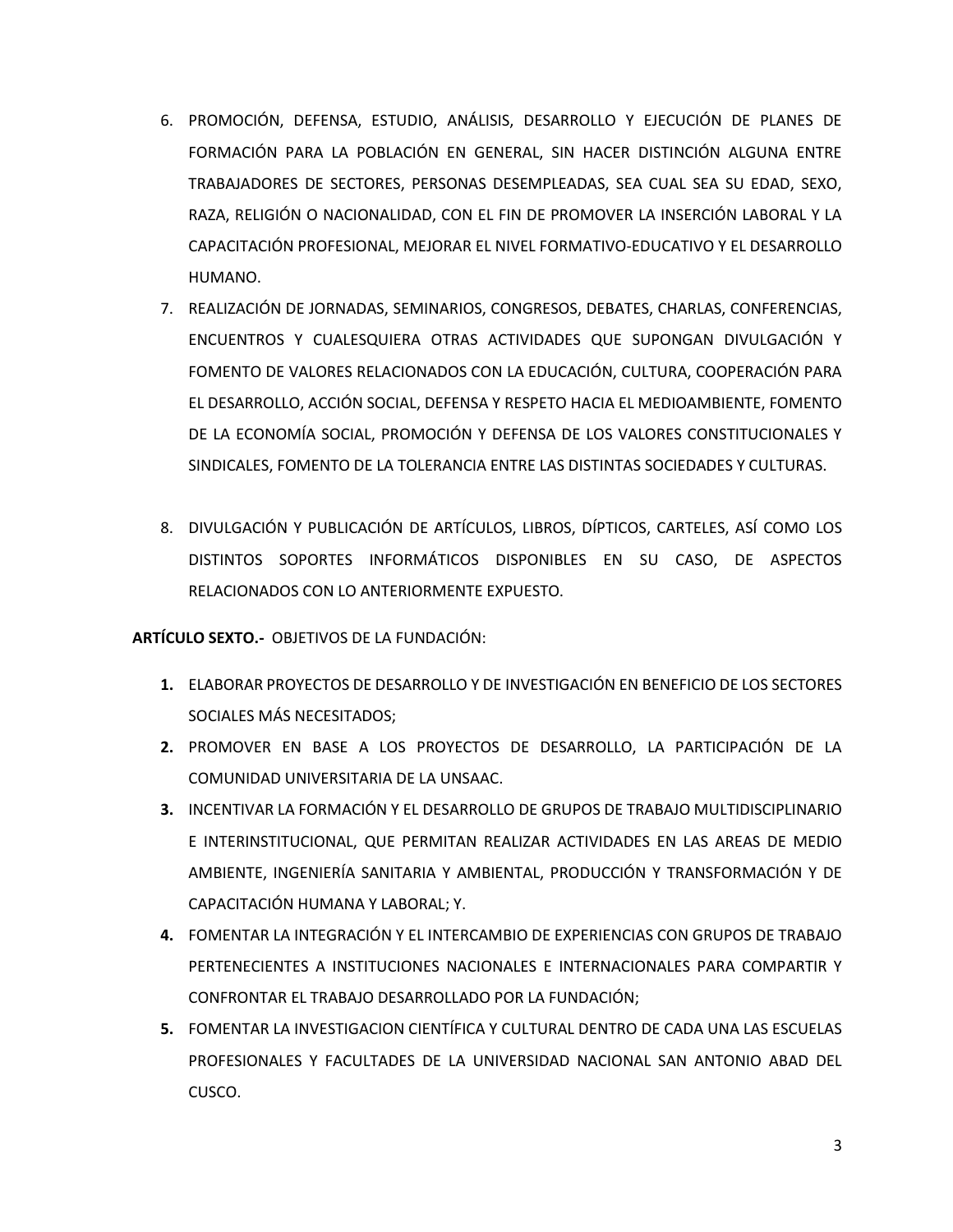- **6.** CELEBRAR TODA CLASE DE CONTRATOS, ACUERDOS Y OPERACIONES, ASUMIENDO LOS COSTOS RESPECTIVOS, ASÍ COMO SER RECEPTORA DE LA COOPERACIÓN TÉCNICA NACIONAL E INTERNACIONAL A TRAVÉS DE LAS DIFERENTES MODALIDADES ASÍ COMO LAS DONACIONES QUE PUDIERA RECIBIR DE PERSONAS NATURALES O JURÍDICAS, NACIONALES O EXTRANJERAS, BENEFICIÁNDOSE DE LAS EXCEPCIONES DE LA LEY PARA EL PAGO DE LAS OBLIGACIONES PREVISTAS PARA LAS ORGANIZACIONES DE ESTA NATURALEZA.
- **7.** PODRÁ COMPRAR, ARRENDAR, ADQUIRIR MEDIANTE CUALQUIER OTRA MODALIDAD PREVISTA EN LA LEGISLACIÓN VIGENTE; SEA DE PROPIEDAD, USUFRUCTO INMUEBLE O MUEBLES, QUE LE SEAN NECESARIOS PARA EL CUMPLIMIENTO DE SUS FINES Y IA SATISFACCIÓN DE SUS FINES FUNDACIONALES, PREVIA AUTORIZACIÓN DEL CONSEJO DE SUPERVIGILANCIA DE FUNDACIONES, CONFORME LO DETERMINA EL INC. 5 DEL ARTÍCULO 104 DEL CÓDIGO CIVIL.
- **8.** COORDINAR CON INSTITUCIONES INTERNACIONALES, EMBAJADAS, PARA BUSCAR FINANCIAMIENTO SIN FINES DE LUCRO Y CON FUNDACIONES QUE REALICEN ACTIVIDADES SIMILARES, QUE DESEEN APOYARNOS A NUESTROS FINES, SIN ÁNIMO DE LUCRO.
- **9.** PODRÁ COORDINAR Y EFECTUAR ACCIONES CONJUNTAS CON ORGANISMOS PÚBLICOS, PRIVADOS, INSTITUCIONES RELIGIOSAS O LAICAS PARA EL LOGRO DE SUS FINES.
- **10.** LA FUNDACIÓN DARÁ PUBLICIDAD SUFICIENTE A SUS OBJETIVOS Y ACTIVIDADES, A FIN DE QUE SEAN CONOCIDAS POR SUS EVENTUALES BENEFICIARIOS E INTERESADOS EN EL APOYO SIN FINES DE LUCRO.
- **11.** PODRÁ RECIBIR ASIGNACIONES, LEGADOS Y DONACIONES, REALIZAR CONVENIOS Y CONTRATOS DE COLABORACIÓN RECIPROCA, REALIZAR ACTIVIDADES LÍCITAS QUE PRODUZCAN BIENES Y SERVICIOS, PARTICIPAR EN ACTIVIDADES COMERCIALES Y FINANCIERAS, PREVIA AUTORIZACIÓN CORRESPONDIENTE DEL CONSEJO DE SUPERVIGILANCIA DE FUNDACIONES, CUANDO SE TRATE DE ACTOS QUE NO SON OBJETO DE LAS OPERACIONES ORDINARIAS DE IA FUNDACIÓN.
- **12.** CELEBRAR Y EJECUTAR TODO TIPO DE CONTRATOS Y/O CONVENIOS CON PERSONAS NATURALES O JURÍDICAS, NACIONALES O EXTRANJERAS, PÚBLICAS O PRIVADAS, PREVIA AUTORIZACIÓN CORRESPONDIENTE DEL CONSEJO DE SUPERVIGILANCIA DE FUNDACIONES, EN LOS CASOS QUE SE TRATE DE DISPONER DE BIENES QUE NO SON OBJETOS DE LAS OPERACIONES ORDINARIAS DE LA FUNDACIÓN.
- **13.** CREAR O PARTICIPAR EN LA CREACIÓN DE PERSONAS JURÍDICAS SIN ANIMO DE LUCRO DESTINADAS AL CUMPLIMIENTO DE FUNCIONES IGUALES, SIMILARES, CONEXAS O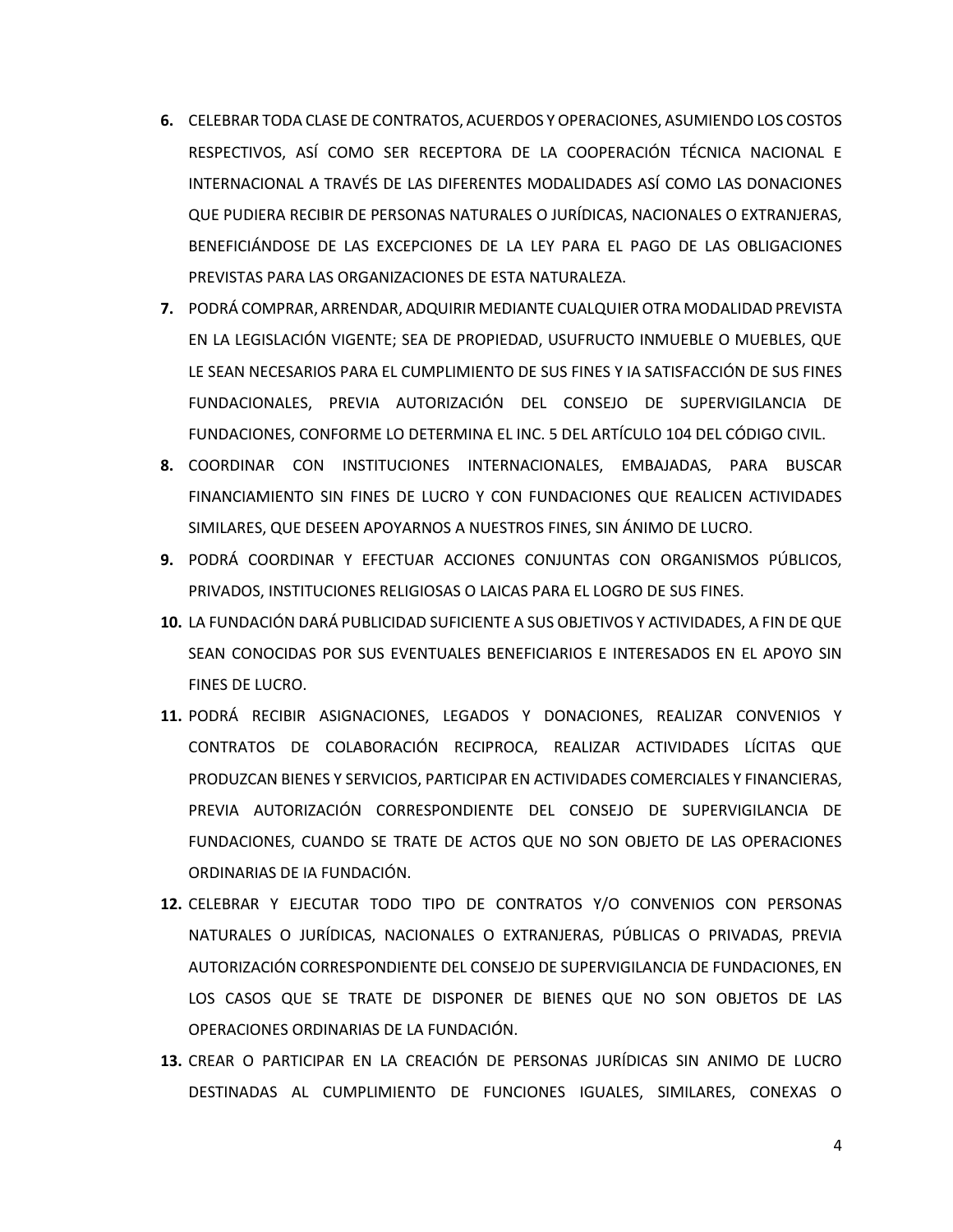COMPLEMENTARIAS A LAS SUYAS, O PARTICIPAR EN ELLAS, PREVIA AUTORIZACIÓN DEL CONSEJO DE SUPERVIGILANCIA DE FUNDACIONES.

**14.** EN GENERAL, REALIZAR TODOS LOS ACTOS, COMO UNIONES TEMPORALES, CONSORCIOS Y SUSCRIBIR LOS CONTRATOS NECESARIOS PARA EL DESARROLLO DE SUS FINES, DENTRO DE IA FORMALIDAD QUE PRECISE EL CONSEJO DE SUPERVIGILANCIA DE FUNDACIONES, CONFORME LO FACULTA EL ARTÍCULO 104 INC. 6 DEL CÓDIGO CIVIL.

# **TÍTULO III**

# **DEL REGIMEN PATRIMONIAL**

### **ARTÍCULO SEPTIMO.- DEL PATRIMONIO**

LA FUNDACIÓN INICIA SUS ACTIVIDADES CON UN PATRIMONIO DE S/ 1, 700.00 (UN MIL SETECIENTOS CON 00/100 SOLES). CANTIDAD QUE SE AFECTA PARA LA REALIZACIÓN DE LOS FINES Y OBJETIVOS DE LA PERSONA JURÍDICA DE DERECHO PRIVADO QUE SE CONSTITUYE DE CONFORMIDAD A LO ESTABLECIDO EN EL ARTÍCULO 99° DE CÓDIGO CIVIL VIGENTE.

EL PATRIMONIO DE LA FUNDACIÓN ESTARÁ CONSTITUIDO POR:

- 1. LOS RECURSOS QUE OBTENGA DE DONACIONES.
- 2. LOS FONDOS QUE OBTENGA DE OTRAS ENTIDADES DEL PAÍS O DEL EXTRANJERO COMO LEGADOS, DONACIONES, ETC.
- 3. LOS BIENES MUEBLES E INMUEBLES QUE ADQUIERA A TÍTULO ONEROSO O GRATUITO.
- 4. LAS RENTAS QUE PRODUZCAN SUS BIENES O LAS QUE RESULTEN DE LA PRESTACIÓN O ADMINISTRACIÓN DE SERVICIOS.
- 5. EL PATRIMONIO DE LA FUNDACIÓN ESTARÁ CONSTITUIDO POR TODA CLASE DE BIENES Y DERECHOS, SIN MÁS LIMITACIONES QUE LAS QUE IMPONGA EL ORDENAMIENTO JURÍDICO.

## **ARTÍCULO OCTAVO.- MODIFICACIONES, CONVERSIONES Y TRANSFORMACIONES ECONÓMICAS**

LA FUNDACIÓN PODRÁ EN TODO MOMENTO, Y CUANTAS VECES SEA PRECISO, A TENOR DE LO QUE ACONSEJE LA COYUNTURA ECONÓMICA, EFECTUAR LAS MODIFICACIONES, CONVERSIONES Y TRANSFORMACIONES QUE ESTIME NECESARIAS O CONVENIENTES EN LAS INVERSIONES DEL CAPITAL FUNDACIONAL CON EL FIN DE EVITAR QUE ÉSTE, AÚN MANTENIENDO SU VALOR NOMINAL, SE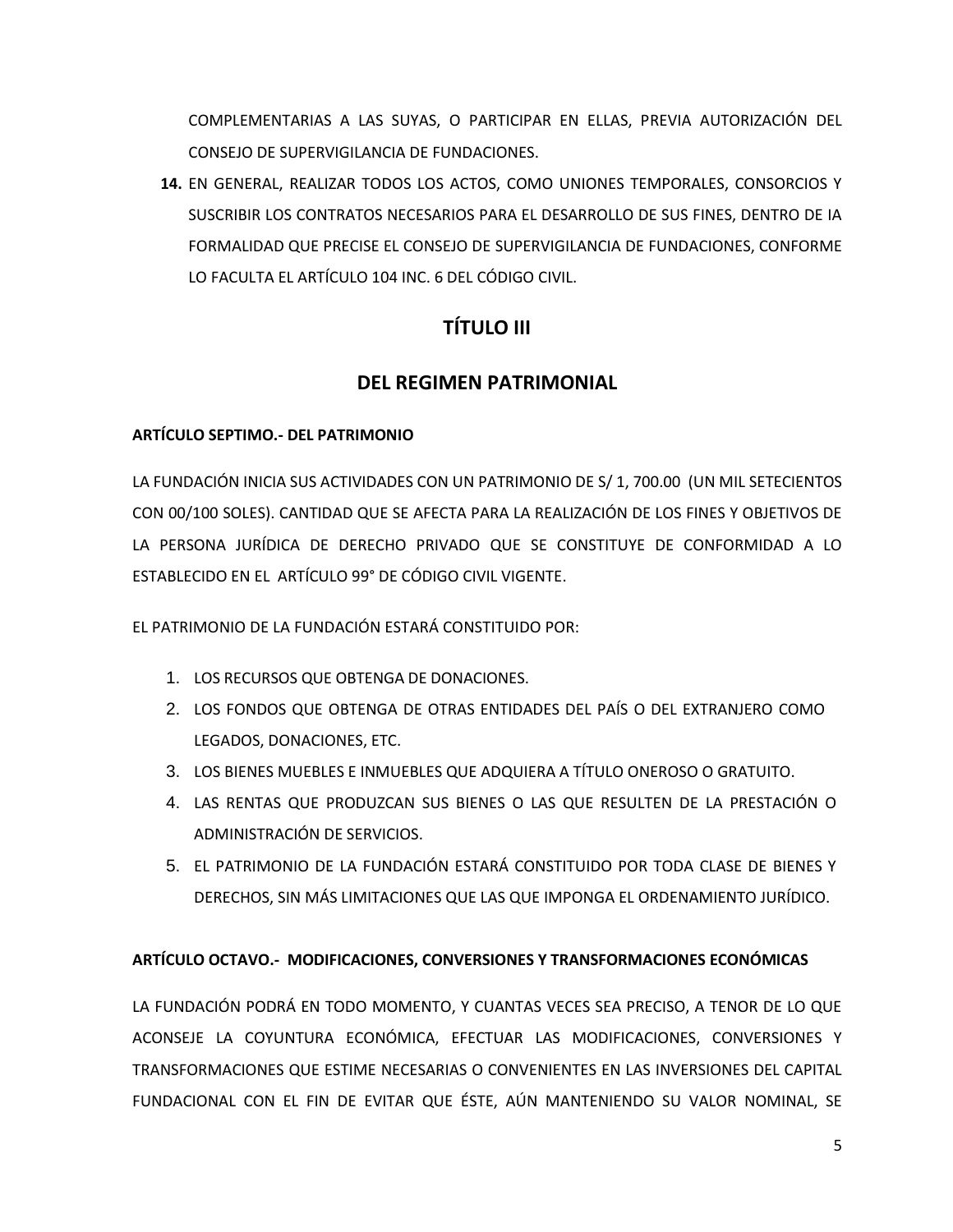REDUZCA EN SU VALOR EFECTIVO, Y TODO ELLO CON SUJECIÓN A LO PREVISTO SOBRE ESTA MATERIA EN LA LEGISLACIÓN DE FUNDACIONES.

### **ARTÍCULO NOVENO.- DE LAS DONACIONES Y SUBVENCIONES**

LAS FUTURAS DONACIONES Y SUBVENCIONES PASARÁN A INCREMENTAR EL PATRIMONIO DE LA FUNDACIÓN DE LA SIGUIENTE FORMA:

- 1. LAS DONACIONES, LEGADOS, SUBVENCIONES; Y EN GENERAL TODA TRANSFERENCIA QUE RECIBA DE LAS PERSONAS NATURALES O JURÍDICAS, NACIONALES O EXTRANJERAS.
- 2. LOS BIENES MUEBLES 0 INMUEBLES QUE ADQUIERA A TÍTULO ONEROSO O GRATUITO.
- 3. EL PRODUCTO DE VENTAS, ARRENDAMIENTO Y FRUTOS, EN GENERAL QUE PRODUZCAN SUS BIENES.
- 4. EN GENERAL, CUALQUIER OTRO INGRESO DERIVADO DE LAS ACTIVIDADES QUE REALICE LA FUNDACIÓN PARA MEJOR CUMPLIMIENTO DE SUS FINES.
- 5. LA FUNDACIÓN NO PODRÁ DISPONER O GRAVAR LOS BIENES QUE NO SEAN OBJETO DE OPERACIONES ORDINARIAS PARA TAL EFECTO REQUERIRÁ DE LA AUTORIZACIÓN DEL CONSEJO DE SUPERVIGILANCIA DE FUNDACIONES, CONFORME LO DETERMINE LA LEY.
- 6. INGRESOS OBTENIDOS POR EL PAGO DE SERVICIOS TÉCNICOS, CIENTÍFICOS O ACADÉMICOS PRESTADOS POR LA FUNDACIÓN.
- 7. EL INGRESO PROVENIENTE DE LOS SERVICIOS TÉCNICOS, ACADÉMICOS, CIENTÍFICOS Y PROFESIONALES INTERDISCIPLINARIO DE LOS DOCENTES ALTAMENTE CALIFICADOS DE LA UNIVERSIDAD NACIONAL DE SAN ANTONIO ABAD DEL CUSCO Y ADSCRITOS A LA FUNDACIÓN; Y
- 8. OTROS PROVENIENTES DE LAS ACTIVIDADES Y SERVICIOS QUE BRINDE LA FUNDACIÓN.

### **ARTÍCULO DECIMO.- DE LOS EXCEDENTES**

LOS EXCEDENTES DE INGRESOS QUE SE GENEREN DE LAS DIVERSAS ACTIVIDADES REALIZADAS E EL EJERCICIO ECONÓMICO ANUAL DEBERÁN SER APLICADOS AL FIN PREVISTO, QUEDANDO PROHIBIDO REPARTIRLO ENTRE LOS ADMINISTRADORES O DEMÁS TRABAJADORES DE LA FUNDACIÓN

### **ARTICULO DECIMO PRIMERO.- DEL BALANCE Y DEL PRESUPUESTO**

AL TERMINO DE CADA EJERCICIO ECONÓMICO LA JUNTA DE ADMINISTRACION DEBERÁ PREPARAR Y APROBAR LA MEMORIA Y EL BALANCE QUE REFLEJEN LAS CUENTAS REALIZADAS POR LA FUNDACIÓN,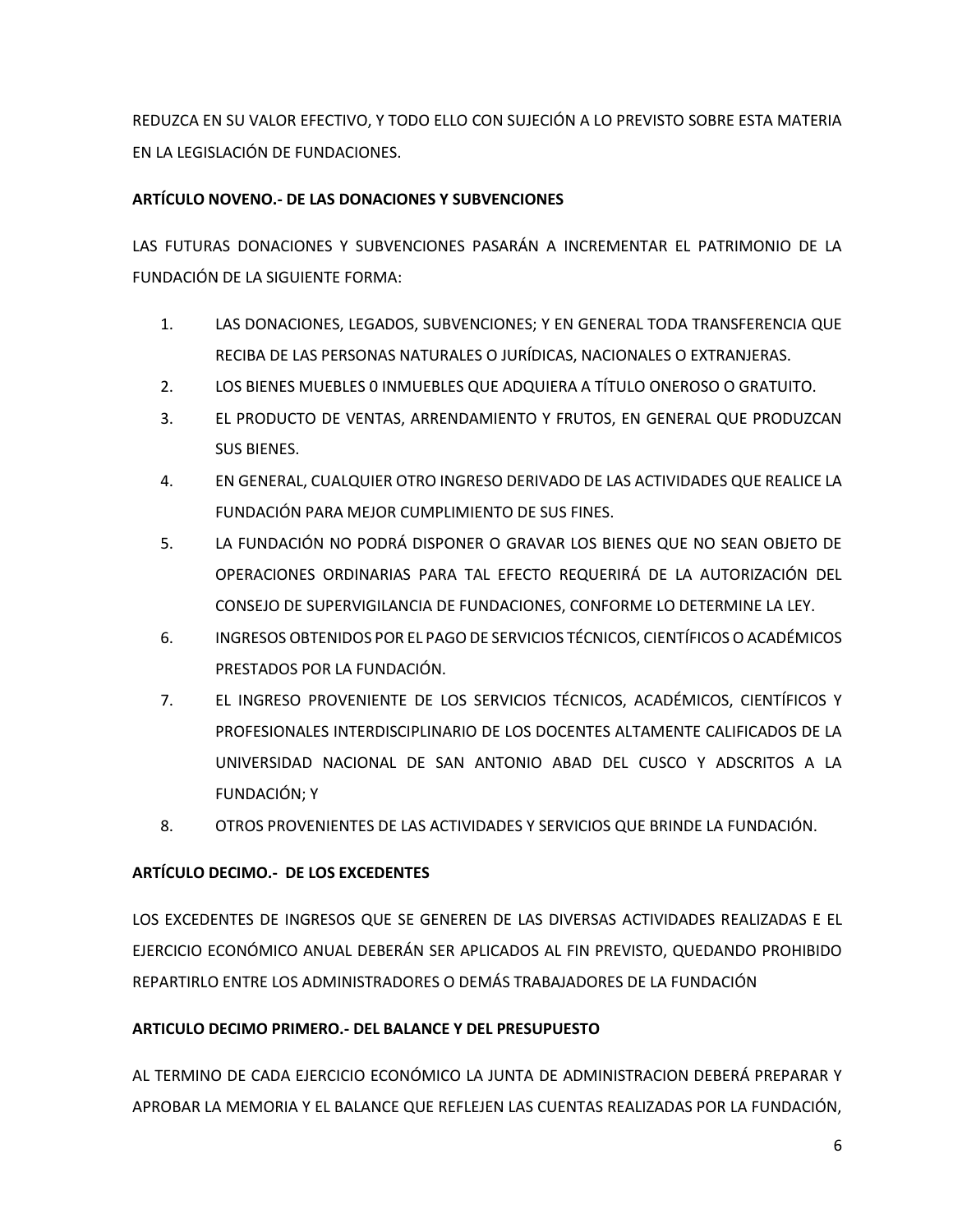LOS QUE SERÁN REMITIDOS DENTRO DE LOS CUATRO (04) MESES PRIMEROS DEL AÑO AL CONSEJO DE SUPERVIGILANCIA DE FUNDACIONES PARA SU APROBACIÓN FINAL.

TREINTA (30) DÍAS ANTES DE INICIADO EL AÑO ECONÓMICO SIGUIENTE DEBERÁN PREPARAR, APROBAR Y PRESENTAR AL CONSEJO DE SUPERVIGILANCIA DE FUNDACIONES PARA SU APROBACIÓN LOS PLANES Y EL PRESUPUESTO DE LA FUNSAAC.

# **TITULO IV**

## **DE LA ORGANIZACIÓN Y ADMINISTRACION**

### **CAPÍTULO I**

### **DE LA JUNTA DE ADMINISTRACION Y LA GERENCIA**

**ARTÍCULO DECIMO SEGUNDO.-** LOS ÓRGANOS DE LA FUNDACIÓN SON LOS SIGUIENTES:

- a) LA JUNTA DE ADMINISTRACIÓN, Y;
- b) EL GERENTE GENERAL

LA JUNTA DE ADMINISTRACIÓN DE LA FUNDACIÓN DEBIDAMENTE CONVOCADA CONSTITUYE EL MÁXIMO ÓRGANO DELIBERATIVO DE LA FUNDACIÓN. ESTÁ COMPUESTA POR CINCO ADMINISTRADORES:

- **ADMINISTRADOR I:** QUE RECAERA EN LA PERSONA QUE EJERZA EL CARGO DE RECTOR DE LA UNIVERSIDAD NACIONAL DE SAN ANTONIO ABAD DEL CUSCO, A QUIEN TAMBIÉN SE LE PODRA DENOMINAR DE MANERA HONORIFICA PRESIDENTE DE LA JUNTA DE ADMINISTRACIÓN.
- **ADMINISTRADOR II:** QUE RECAERA EN LA PERSONA QUE EJERZA EL CARGO DE VICERRECTOR ACADÉMICO DE LA UNIVERSIDAD NACIONAL DE SAN ANTONIO ABAD DEL CUSCO, A QUIEN TAMBIEN SE LE PODRA DENOMINAR DE MANERA HONORIFICA PRIMER VICEPRESIDENTE DE LA JUNTA DE ADMINISTRACION.
- **ADMINISTRADOR III:** QUE RECAERA EN LA PERSONA QUE EJERZA EL CARGO DE VICERRECTOR DE INVESTIGACION DE LA UNIVERSIDAD NACIONAL DE SAN ANTONIO ABAD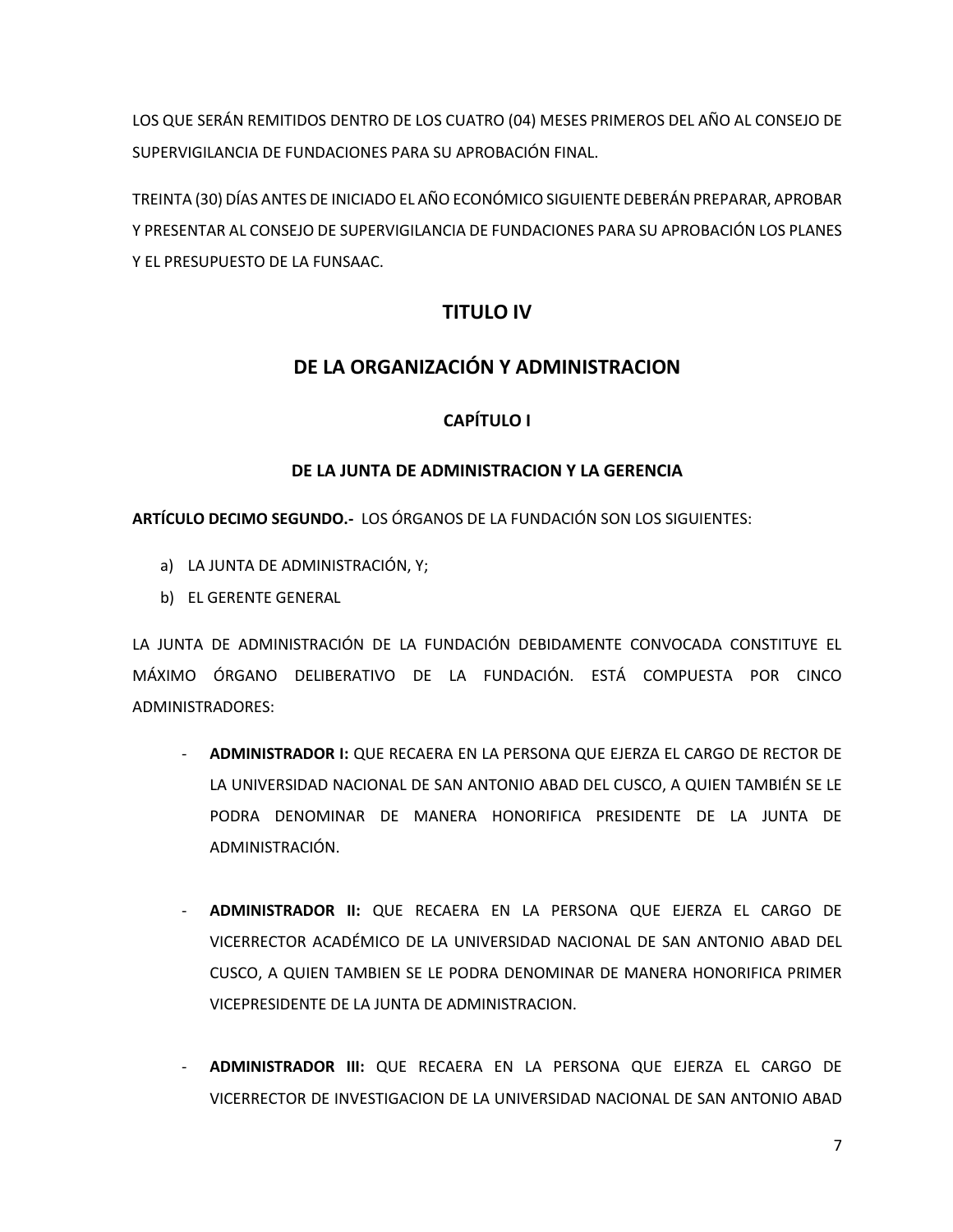DEL CUSCO, A QUIEN TAMBIEN SE LE PODRA DENOMINAR DE MANERA HONORIFICA SEGUNDO VICEPRESIDENTE DE LA JUNTA DE ADMINISTRACIÓN.

- **ADMINISTRADOR IV y V:** QUE RECAERÁN EN FORMA ROTATIVA EN LOS DECANOS DE LA DIFERENTES FACULTADES DE LA UNIVERSIDAD NACIONAL DE SAN ANTONIO ABAD DEL CUSCO Y SERAN DESIGNADOS POR EL ADMINISTRADOR I (RECTOR - PRESIDENTE HONORIFICO DE LA JUNTA DE ADMINISTRADORES) MEDIANTE RESOLUCIÓN EXPEDIDA POR LA FUNDACIÓN.

### **ARTÍCULO DECIMO TERCERO.- DEL CARGO DE MIEMBRO DE LA JUNTA DE ADMINISTRACIÓN**

NO EXISTE INCOMPATIBILIDAD EN EL EJERCICIO DE CARGO DE ADMINISTRADORES CON LOS CARGOS DE AUTORIDAD UNIVERSITARIA QUE EJERCEN LOS ADMINISTRADORES EN RAZÓN DE QUE LA FUNDACIÓN PERTENECE A LA UNIVERSIDAD NACIONAL DE SAN ANTONIO ABAD DEL CUSCO.

LOS CARGOS DE ADMINISTRADORES I, II y III ESTARÁN SUPEDITADOS A SU CONDICIÓN DE RECTOR, VICERRECTOR ACADEMICO Y VICERRECTOR DE INVESTIGACION.

ENTENDIÉNDOSE QUE SU PERIODO DE GOBIERNO, COMO ADMINISTRADORES DE LA FUNDACIÓN, CULMINA AL DEJAR DE SER AUTORIDAD EN LA UNIVERSIDAD NACIONAL DE SAN ANTONIO ABAD DEL CUSCO.

LOS CARGOS DE ADMINISTRADOR IV y V, TENDRÁN VIGENCIA DE UN AÑO.

#### **ARTÍCULO DÉCIMO CUARTO.- DE LAS SESIONES DE LA JUNTA DE ADMINISTRACIÓN**

LAS SESIONES DE LA JUNTA DE ADMINISTRACIÓN PODRÁN SER ORDINARIAS O EXTRAORDINARIAS:

- a) LAS SESIONES ORDINARIAS SE CELEBRAN DOS VECES AL AÑO, PUDIENDO CELEBRARSE LA PRIMERA SESIÓN DENTRO DEL PRIMER TRIMESTRE DEL AÑO Y LA SEGUNDA SESIÓN DENTRO DEL ÚLTIMO TRIMESTRE DEL AÑO.
- b) LAS SESIONES EXTRAORDINARIAS PUEDEN REALIZARSE EN CUALQUIER MOMENTO CONFORME A LAS NECESIDADES DE LA FUNDACIÓN.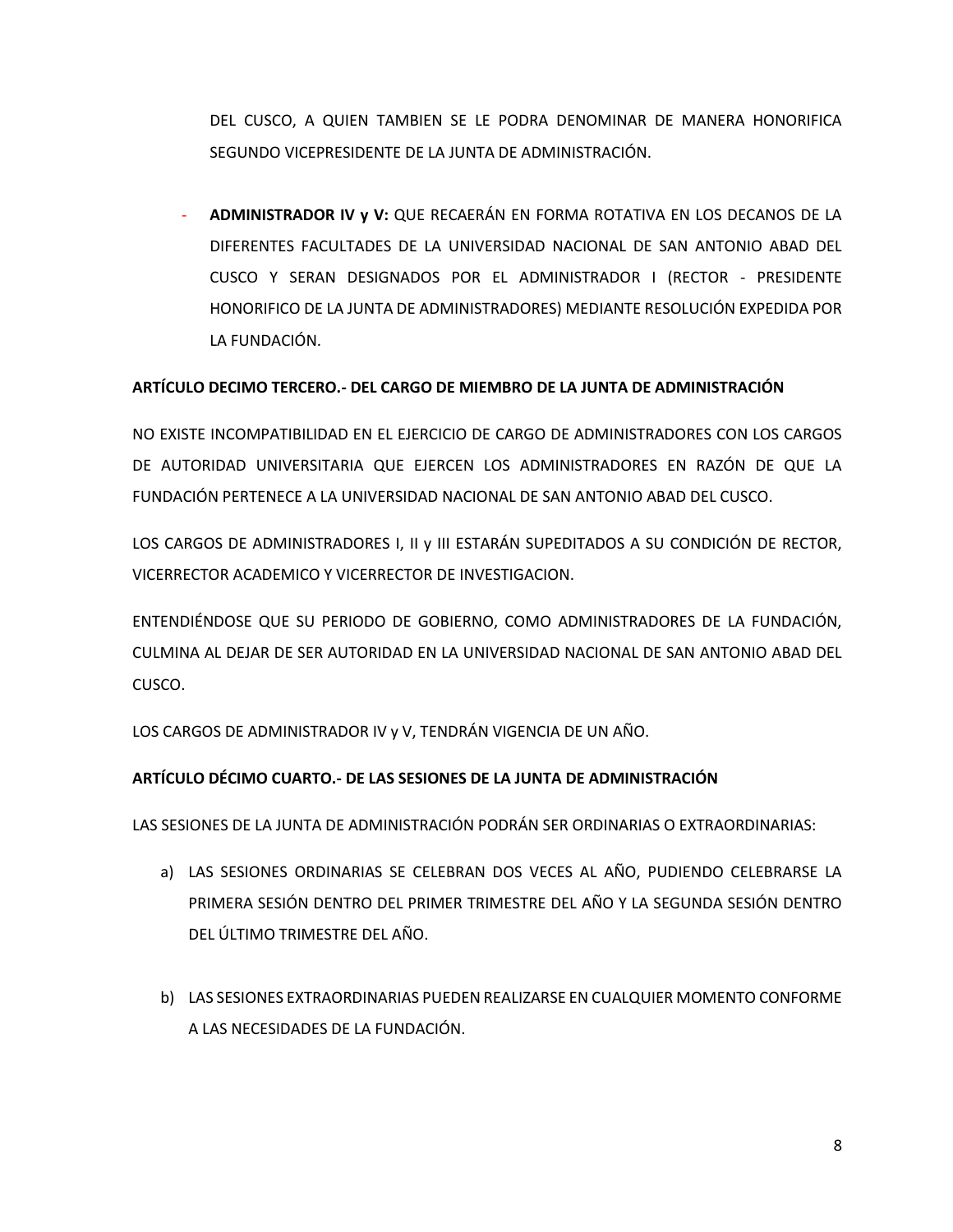LAS SESIONES DE LA JUNTA DE ADMINISTRACIÓN DE LA FUNDACIÓN SERÁN PRESIDIDAS POR EL ADMINISTRADOR I (RECTOR - PRESIDENTE HONORIFICO DE LA JUNTA DE ADMINISTRACIÓN) Y EN SU AUSENCIA POR EL ADMINISTRADOR II Y ASÍ SUCESIVAMENTE.

# **ARTÍCULO DÉCIMO QUINTO.- DE LA CONVOCATORIA A LAS SESIONES DE LA JUNTA DE ADMINISTRACIÓN**

LAS SESIONES ORDINARIAS DE LA JUNTA DE ADMINISTRACIÓN DEBERÁN SER CONVOCADAS POR ADMINISTRADOR I (RECTOR - PRESIDENTE HONORÍFICO DE LA JUNTA DE ADMINISTRACIÓN), DENTRO DEL PLAZO ESTABLECIDO EN EL ARTÍCULO DÉCIMO CUARTO. LAS SESIONES EXTRAORDINARIAS DE LA JUNTA DE ADMINISTRACIÓN PODRÁN SER CONVOCADAS:

- a) A SOLICITUD DEL ADMINISTRADOR I (RECTOR PRESIDENTE HONORÍFICO DE LA JUNTA DE ADMINISTRACIÓN.
- b) A SOLICITUD DEL TOTAL DE LOS ADMINISTRADORES.

LAS CONVOCATORIAS A LAS SESIONES DE LA JUNTA DE ADMINISTRACIÓN SE NOTIFICARÁN MEDIANTE ESQUELA ENTREGADAS EN LOS DESPACHOS DE LAS AUTORIDADES UNIVERSITARIAS CON CARGO DE RECEPCIÓN, A TRAVÉS DE MEDIO ELECTRÓNICO O CUALQUIER OTRO MEDIO DEL CUAL SE PUEDA OBTENER CONSTANCIA DE SU RECEPCIÓN.

DEBIENDO CURSARSE ÉSTAS CON UNA ANTELACIÓN NO MENOR DE DOS (02) DÍAS A LA FECHA DE SU REALIZACIÓN Y HACIENDO DE SU CONOCIMIENTO EL LUGAR, DÍA, HORA Y LA AGENDA DE LA SESIÓN. EN LA MISMA CITACIÓN SE HARÁ DE CONOCIMIENTO LA FECHA Y HORA DE LA SEGUNDA CONVOCATORIA. SOLO PODRÁN TRATARSE LOS ASUNTOS PARA LOS QUE FUE CONVOCADA LA SESIÓN, SALVO ACUERDO EXPRESO SOBRE LA VARIACIÓN DE LA AGENDA.

# **ARTÍCULO DÉCIMO SEXTO.- DE LA CONVOCATORIA A LAS SESIONES DE LA JUNTA DE ADMINISTRACIÓN SIN REQUISITO DE CONVOCATORIA PREVIA**

LA JUNTA DE ADMINISTRACIÓN SE ENTENDERÁ VALIDAMENTE CONSTITUIDA SIN EL REQUISITO DE LA CONVOCATORIA PREVIA CUANDO EN SESIÓN SE ENCUENTREN PRESENTES LA TOTALIDAD DE LOS ADMINISTRADORES; Y QUE ÉSTOS ACEPTEN POR MAYORÍA DE VOTOS LA CELEBRACIÓN DE LA SESIÓN, APROBANDO LA RESPECTIVA AGENDA.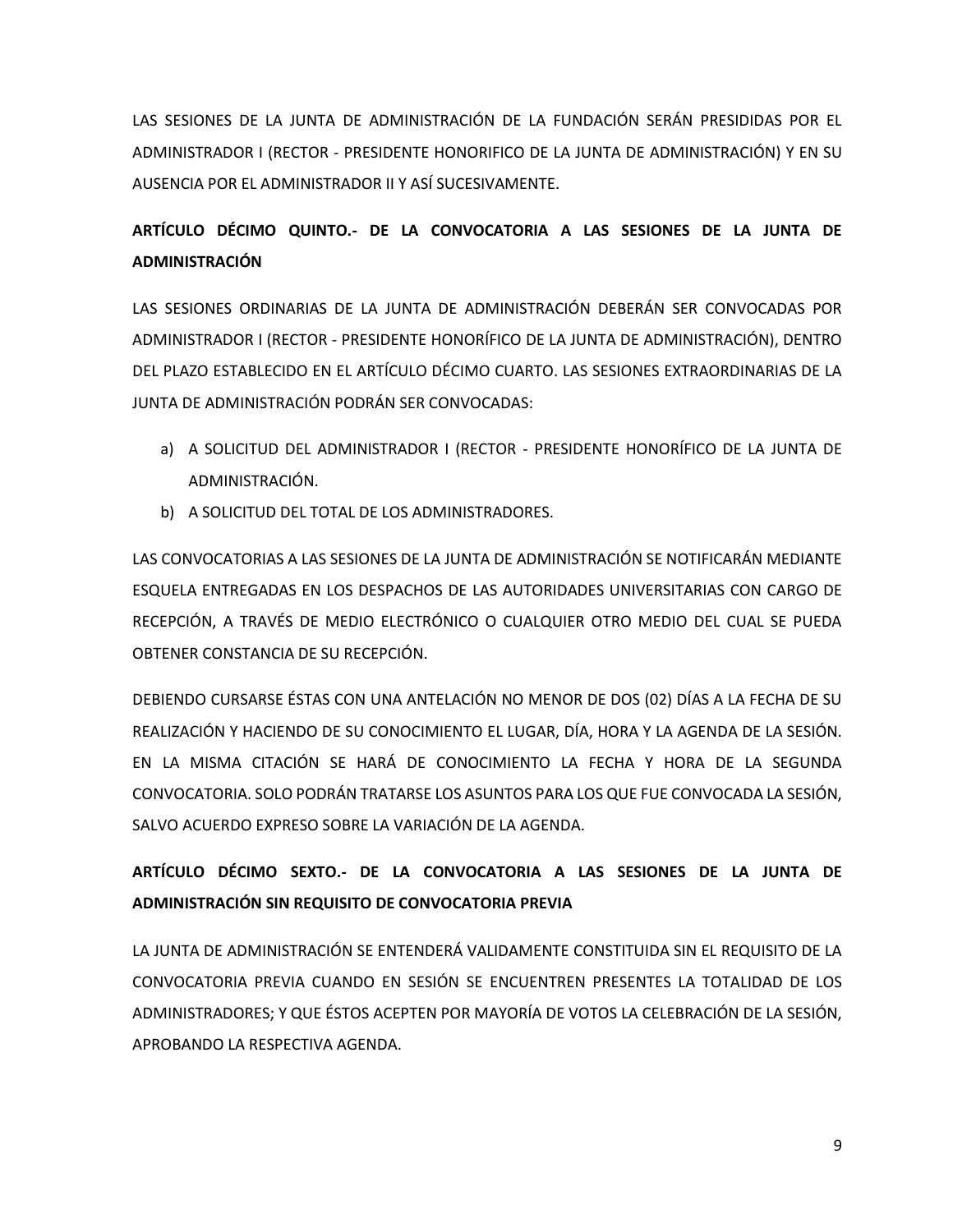#### **ARTÍCULO DÉCIMO SÉPTIMO.- DE LAS FUNCIONES DE LA JUNTA DE ADMINISTRACIÓN**

SON FUNCIONES DE LA JUNTA DE ADMINISTRACIÓN DE LA FUNSAAC:

- 1. EN SESIONES ORDINARIAS:
	- a) APROBAR, A PROPUESTA DE LOS ADMINISTRADORES, LOS LINEAMIENTOS GENERALES DE LA MARCHA INSTITUCIONAL, ASÍ COMO LAS POLÍTICAS Y CRITERIOS PARA LA ELABORACIÓN DE PROGRAMAS Y PROYECTOS EN CUMPLIMIENTO DE LOS FINES DE LA FUNDACIÓN.
	- b) APROBAR O DESAPROBAR LA GESTIÓN ADMINISTRATIVA DE LA FUNDACIÓN EXPRESADA EN LA MEMORIA ANUAL.
	- c) EVALUAR Y APROBAR LOS PLANES DE TRABAJO Y PROYECTOS QUE PRESENTE LA ADMINISTRACIÓN.
	- d) RESOLVER SOBRE LA MODIFICACIÓN DEL ESTATUTO DE LA FUNDACIÓN.
	- e) APROBAR EL REGLAMENTO INTERNO DE LA FUNDACIÓN.
	- f) DECIDIR SOBRE LOS DEMÁS ASUNTOS NECESARIOS PARA EL CUMPLIMIENTO DE LOS FINES DE LA FUNDACIÓN Y QUE HAYAN SIDO MATERIA DE CONVOCATORIA, SIEMPRE QUE SE VINCULEN AL CUMPLIMIENTO DEL ESTATUTO.
- 2. EN SESIONES EXTRAORDINARIAS:
	- a) REMOVER O ACEPTAR LA RENUNCIA DE LOS MIEMBROS DE LA JUNTA DE ADMINISTRACIÓN IV y V; Y PROPONER A LOS DECANOS QUE LOS SUSTITUYAN.
	- b) REVOCAR O ACEPTAR LA RENUNCIA DE CUALQUIERA DE LOS ADMINISTRADORES, ADMINISTRADOR IV Y ADMINISTRADOR V, CONFORME AL ESTATUTO Y DEMÁS LEGISLACIÓN APLICABLE.
	- c) INTERPRETAR Y APROBAR LA MODIFICACIÓN INTEGRAL O PARCIAL DEL ESTATUTO CUANDO SEA NECESARIO DE ACUERDO A LOS INTERESES DE LA FUNDACIÓN.
	- d) DECIDIR SOBRE LA DISOLUCIÓN DE LA FUNDACIÓN.
	- e) APROBAR Y MODIFICAR REGLAMENTOS INTERNOS DE LA FUNDACIÓN.
	- f) DECIDIR SOBRE CUALQUIER ASUNTO QUE COMPETE A LA MARCHA DE LA FUNDACIÓN Y QUE HAYA SIDO OBJETO DE LA CONVOCATORIA.
	- g) APROBAR LA CELEBRACIÓN DE ACTOS DE DISPOSICIÓN Y/0 GRAVÁMENES DE SUS BIENES EN ATENCIÓN A SU FIN FUNDACIONAL, SOLICITANDO PARA TAL EFECTO, LA AUTORIZACIÓN DEL CONSEJO DE SUPERVIGILANCIA DE FUNDACIONES, CUANDO DICHOS ACTOS O SEAN OBJETO DE LAS OPERACIONES ORDINARIAS DE LA FUNDACIÓN.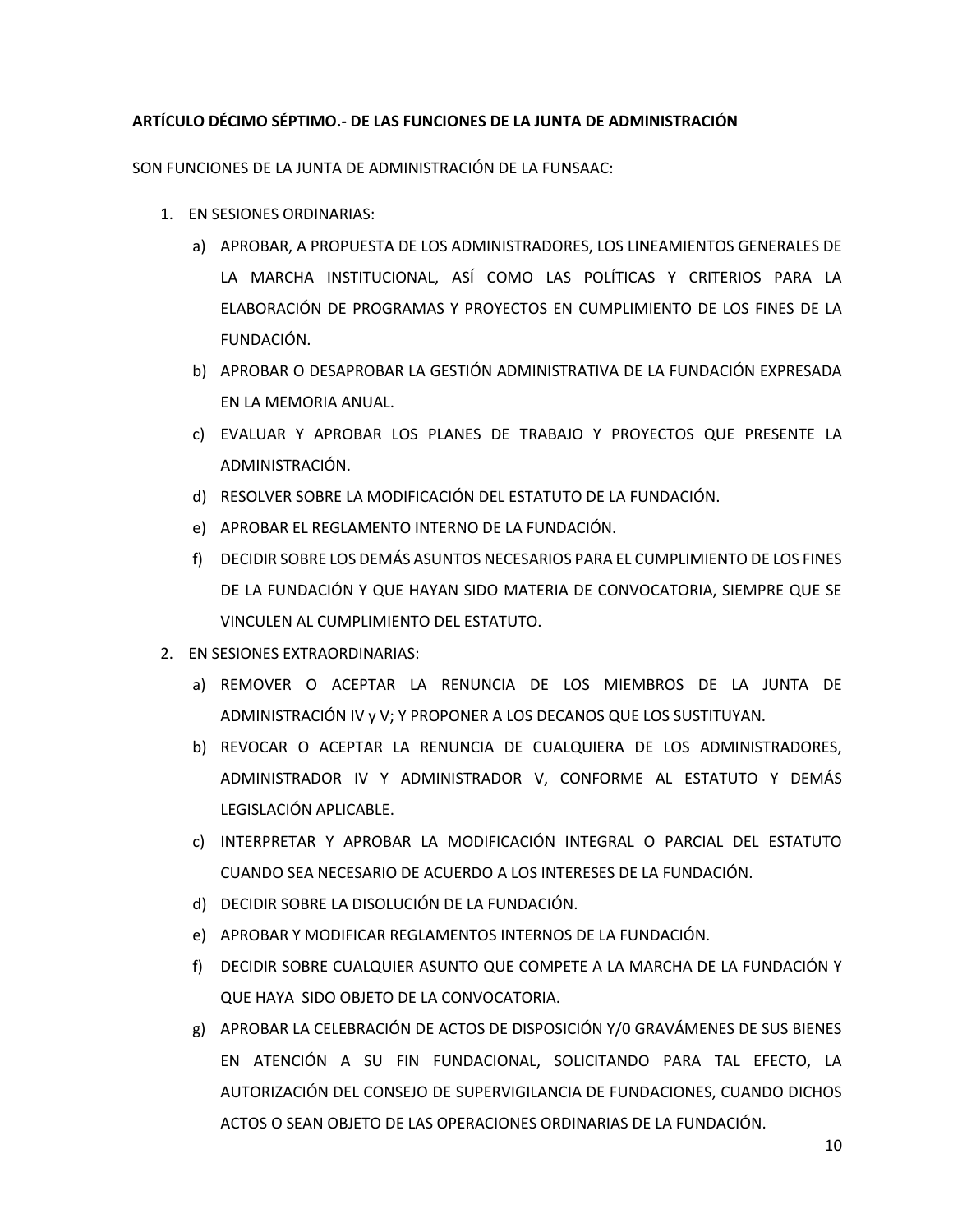- h) APROBAR LOS CONVENIOS, ACUERDO Y CONTRATOS, QUE PERSIGAN LA OBTENCIÓN DE BENEFICIOS A FAVOR DE LA FUNSAAC, OBSERVANDO LA LEY Y EL PRESENTE ESTATUTO.
- i) AUTORIZAR LOS ACTOS DE DISPOSICIÓN Y/O GRAVÁMENES NO ORDINARIOS DEL PATRIMONIO FUNDACIONAL.
- j) AUTORIZAR LA APERTURA DE LAS OFICINAS O DEPENDENCIAS DE LA FUNDACIÓN, DENTRO DEL TERRITORIO DE LA REPÚBLICA Y DEL EXTRANJERO.

**ARTÍCULO DÉCIMO OCTAVO.-** DEL QUÓRUM EN LAS SESIONES DE LA JUNTA DE ADMINISTRACIÓN.

EL QUÓRUM PARA LA VALIDEZ DE LAS SESIONES DE LA JUNTA DE ADMINISTRACIÓN SERÁ DE LA MITAD MÁS UNO DE LA TOTALIDAD DE LOS MIEMBROS DE LA JUNTA DE ADMINISTRACIÓN EN LA PRIMERA CONVOCATORIA. EN LA SEGUNDA CONVOCATORIA BASTARÁ LA PRESENCIA DE CUALQUIER NÚMERO DE LOS MIEMBROS DE LA JUNTA DE ADMINISTRACIÓN QUE CONCURRA.

UNA VEZ QUE SE ENCUENTRE VALIDAMENTE INSTALADA LA SESIÓN, LOS ACUERDOS SE ADOPTAN CON EL VOTO DE LA MITAD MÁS UNO DE LOS MIEMBROS CONCURRENTES. SI EL NÚMERO DE CONCURRENTES ES IMPAR HARÁ MAYORÍA EL NÚMERO ENTERO INMEDIATO SUPERIOR A LA MITAD DE AQUEL. EL ADMINISTRADOR I TENDRÁ VOTO DIRIMENTE EN CASO DE EMPATE. LOS ACUERDOS DE LA SESIÓN SE HARÁN CONSTAR EN EL LIBRO DE ACTAS DE LA FUNDACIÓN, Y CADA ACTA DEBERÁ SER SUSCRITA POR TODOS LOS MIEMBROS CONCURRENTES.

### **ARTÍCULO DÉCIMO NOVENO.- PERSONAS PROHIBIDAS DE CONTRATAR CON LAS FUNDACIONES**

LOS MIEMBROS DE LA JUNTA DE ADMINISTRACIÓN, ASÍ COMO SUS CÓNYUGES, PARIENTES EN LINEA RECTA Y HASTA EL CUARTO GRADO DE CONSAGUINIDAD EN LA LINEA COLATERAL O SEGUNDO DE AFINIDAD, NO PUEDEN CELEBRAR CONTRATOS DE NINGUNA NATURALEZA CON LA FUNSAAC.

LO DISPUESTO EN EL PÁRRAFO ANTERIOR SE HACE EXTENSIVO A LAS PERSONAS JURÍDICAS DE LAS CUALES SEAN SOCIOS LOS MIEMBROS DE LA JUNTA DE LA ADMINISTRACIÓN. ASÍ COMO SUS PARIENTES EN LOS GRADOS SEÑALADOS EN EL PÁRRAFO ANTERIOR.

### **CAPÍTULO II**

#### **FUNCIONES DE LOS ADMINISTRADORES DE LA JUNTA DE ADMINISTRACIÓN**

**ARTÍCULO VIGESIMO.-** DE LAS FUNCIONES DEL ADMINISTRADOR I (RECTOR – PRESIDENTE HONORIFICO DE LA JUNTA DE ADMINISTRACION).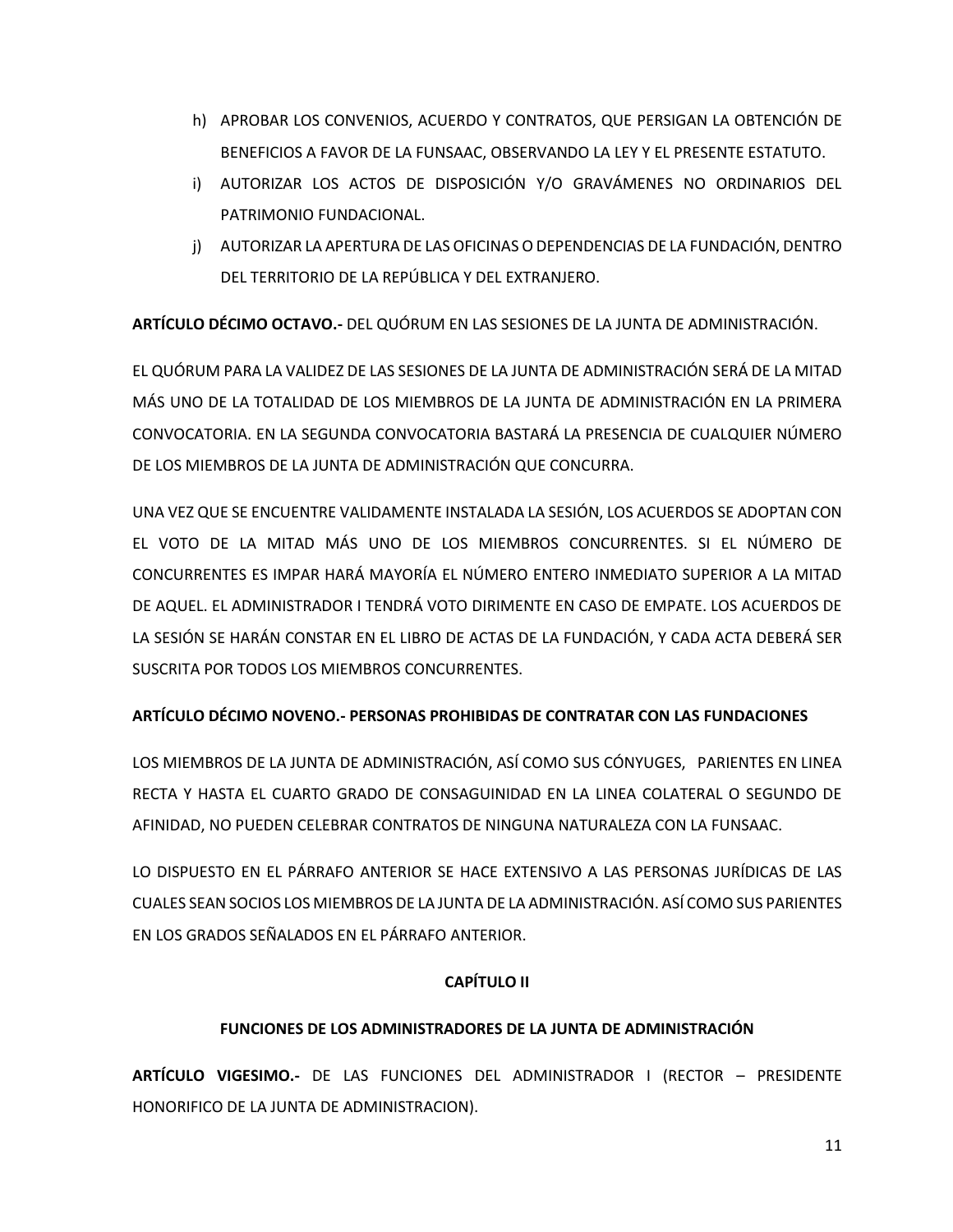EL ADMINISTRADOR I DE LA FUNDACIÓN ES EL REPRESENTANTE LEGAL DE LA MISMA Y SUS FUNCIONES SON:

- a) CONVOCAR Y PRESIDIR LAS REUNIONES DE LA JUNTA DE ADMINISTRACIÓN, PROPONIENDO LA AGENDA RESPECTIVA, ASÍ COMO CUALQUIER OTRO ACTO PÚBLICO QUE ORGANICE LA FUNDACIÓN.
- b) REPRESENTAR A LA FUNSAAC ANTE ORGANISMOS ESTATALES NACIONALES Y EXTRANJEROS.
- c) INFORMAR A LA JUNTA DE ADMINISTRACIÓN DE LA FUNDACIÓN SOBRE EL CUMPLIMIENTO DE LOS FINES Y OBJETIVOS DE LA MISMA.
- d) SUSCRIBIR LA DOCUMENTACIÓN QUE IMPORTE LA REPRESENTACIÓN DE LA FUNDACIÓN.
- e) FIRMAR LOS ESTADOS FINANCIEROS, LOS PLANES Y PRESUPUESTOS APROBADOS POR LA JUNTA DE ADMINISTRACIÓN A LAS INSTITUCIONES PÚBLICAS, SEGÚN LO REQUIERA LA LEY.
- f) ELABORAR Y PROPONER LAS POLÍTICAS GENERALES DE LA FUNDACIÓN EN LOS RUBROS FINANCIEROS, ADMINISTRATIVOS Y DE INVESTIGACIÓN.
- g) ABRIR LAS CUENTAS CORRIENTES, DE AHORRO Y REALIZAR TODA ACCIÓN CONTABLE, BANCARIA Y FINANCIERA QUE RESULTE NECESARIA PARA LA MARCHA DE LA FUNDACIÓN.
- h) CELEBRAR CONTRATOS, CONVENIOS Y ELABORAR PROYECTOS A NOMBRE DE LA FUNDACIÓN SIEMPRE Y CUANDO SEAN VINCULADOS A LOS FINES Y OBJETIVOS DE LA FUNDACIÓN (ACTIVIDAD ORDINARIA).
- i) APROBAR LOS CONVENIOS INTERINSTITUCIONALES Y COORDINAR LAS GESTIONES PARA OBTENER DONACIONES, COOPERACIÓN TÉCNICA Y ECONÓMICA A NIVEL NACIONAL E INTERNACIONAL, DE ACUERDO A LEY.
- j) PROPONER A LA JUNTA DE ADMINISTRACIÓN EL PLAN ANUAL DE ACTIVIDADES DE ACUERDO A LOS FINES DE LA FUNDACIÓN.
- k) CONDUCIR LOS ASUNTOS CONCERNIENTES A LA MARCHA DE LA FUNDACIÓN, PRESENTANDO A LA JUNTA DE ADMINISTRACIÓN, LAS PROPUESTAS DE LA POLÍTICA GENERAL DE GESTIÓN, LOS PLANES, LOS LINEAMIENTOS, Y LAS MODALIDADES DE ACCIÓN EN ARMONÍA CON LOS FINES DE LA FUNDACIÓN.
- l) ADMINISTRAR LOS RECURSOS DE LA FUNDACIÓN Y SUPERVISAR SU EFICIENTE EJECUCIÓN, ASEGURANDO SU CONSERVACIÓN E INCREMENTO DE SU PATRIMONIO, PREVIO CONOCIMIENTO DE LA JUNTA DE ADMINISTRACIÓN.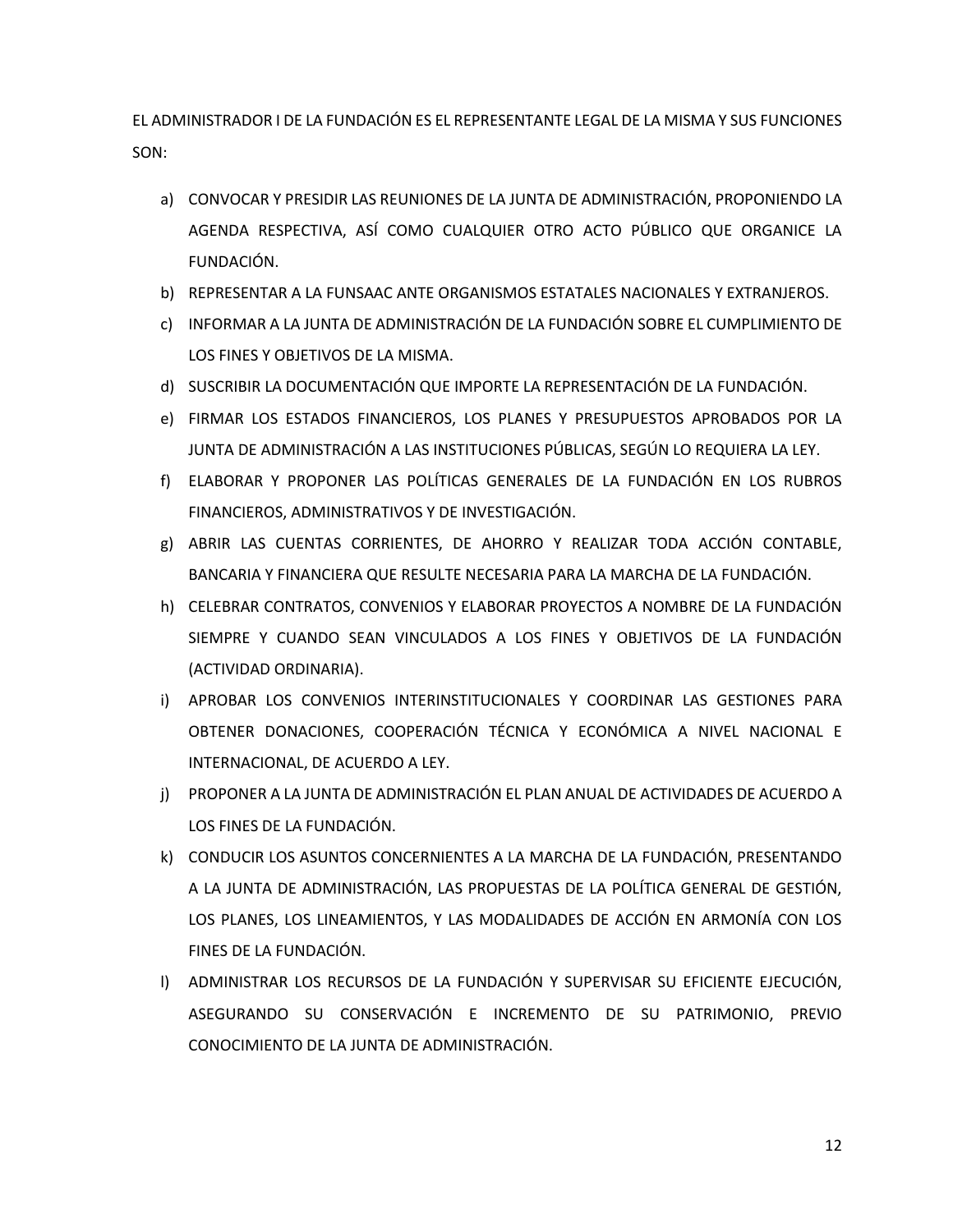- m) ELABORAR EL PRESUPUESTO Y EL PLAN OPERATIVO PARA CADA EJERCICIO ECONÓMICO Y REMITIRLO AL CONSEJO DE SUPERVIGILANCIA DE FUNDACIONES CONFORME A LEY, PREVIA APROBACIÓN DE LA JUNTA DE ADMINISTRACIÓN.
- n) NOMBRAR Y CONTRATAR AL PERSONAL QUE SE REQUIERA PARA SU NORMAL DESEVOLVIMIENTO.
- o) APROBAR LAS CUENTAS, BALANCES Y MEMORIAS DE LA FUNDACIÓN PRESENTADOS POR LOS ADMINISTRADORES Y APROBADOS POR LA JUNTA DE ADMINISTRACIÓN Y REMITIRLOS AL CONSEJO DE SUPERVIGILANCIA DE FUNDACIONES PARA SU APROBACIÓN.
- p) DESIGNAR REPRESENTANTES, DELEGADOS, Y OTORGAR PODERES ASÍ COMO MODIFICARLOS Y REVOCARLOS.
- q) PROPONER LOS PROYECTOS DE LOS REGLAMENTOS INTERNOS Y EL MOF (MANUAL DE ORGANIZACIÓN Y FUNCIONES) DE LA FUNDACIÓN.
- r) CUMPLIR Y HACER CUMPLIR LOS OBJETIVOS Y POLÍTICAS DE LA FUNDACIÓN.
- s) VELAR POR EL CUMPLIMIENTO DEL PRESENTE ESTATUTO, DE SUS ACUERDOS, Y REGLAMENTO INTERNO, ASÍ COMO LAS NORMAS QUE DICTE EL CONSEJO DE SUPERVIGILANCIA DE LAS FUNDACIONES.
- t) LAS DEMÁS FUNCIONES QUE SE DERIVEN DEL PRESENTE ESTATUTO; ASÍ COMO LAS DEMÁS QUE SEÑALE LA LEY.
- u) CELEBRAR CONTRATOS Y SUSCRIBIR CONVENIOS ADMINISTRATIVOS O ACUERDOS Y EJECUTAR LOS ACTOS QUE DE ELLAS DERIVEN SEAN NACIONALES O EXTRANJEROS, SIEMPRE Y CUANDO SEAN VINCULADOS A LOS FINES Y OBJETIVOS DE LA FUNDACIÓN.
- v) SUSCRIBIR LOS INSTRUMENTOS BANCARIOS Y TÍTULOS VALORES QUE SE REQUIERAN PARA EL CUMPLIMIENTO DE LOS FINES DE LA FUNDACIÓN.

ASIMISMO EL ADMINISTRADOR I DE LA FUNSAAC TENDRÁ LAS SIGUIENTES FACULTADES A SOLA FIRMA:

### **CONTRACTUALES:**

a) NEGOCIAR, CELEBRAR, MODIFICAR, SUB- CONTRATAR, RESCINDIR Y RESOLVER TODA CLASE DE ACTOS Y CONTRATOS COMPRENDIÉNDOSE COMO TALES LOS DE COMPRA VENTA, PERMUTA, PRÉSTAMO, PRENDA, ANTICRESIS, HIPOTECA, SUMINISTRO, DONACIÓN, MUTUO, ARRENDAMIENTO, SUBARRENDAMIENTO, ARRENDAMIENTO FINANCIERO (LEASING), LÉASE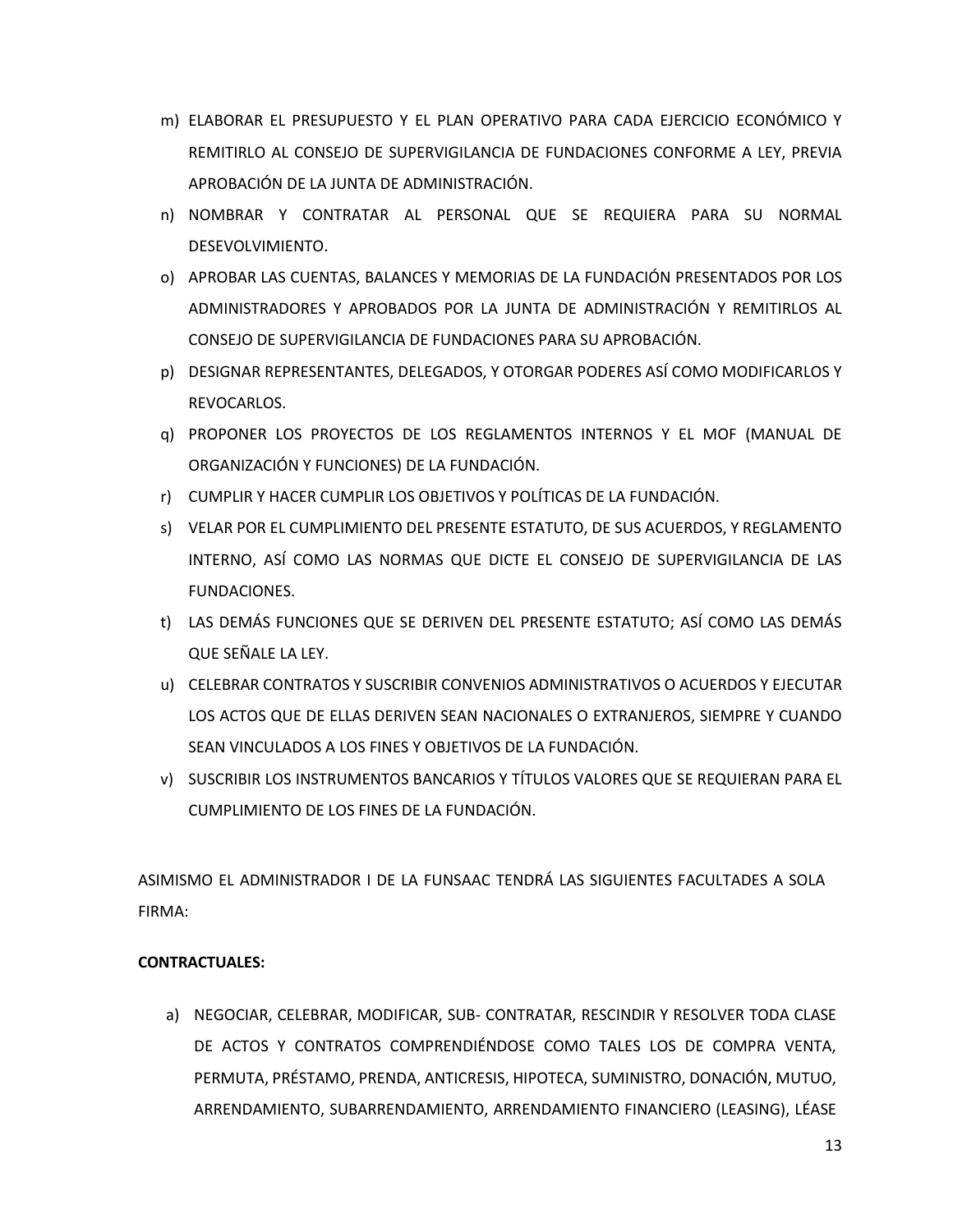BACK, COMODATO, INDEPENDIZACIONES, CONSTRUCCIONES, DECLARATORIA DE FABRICA, LOCACION Y PRESTACIÓN DE OBRA Y SERVICIOS, SEGURO, FLETE, TRANSPORTE, SUMINISTRO, DEPOSITO, CONTRATOS DE TRABAJO A PLAZO DETERMINADO O INDETERMINADO, MANDATA, FIANZA, SECUESTRO, CONTRATOS PREPARATORIOS, PROMESA DE VENTA, COMISION, MERCANTIL, CONCESIÓN PRIVADA Y PÚBLICA Y PUBLICIDAD SOBRE BIENES MUEBLES E INMUEBLE, ACCIONES Y DERECHOS A TITULO ONEROSO Y GRATUITO, PACTAR EL PRECIO, FORMA DE PAGO, RECIBIR Y OTORGAR DINERO ASÍ COMO ENTREGAR Y SOLICITAR RECIBOS, CANCELACIONES Y LEVANTAMIENTO DE GARANTÍAS, TOMAR POSESION DE LOS BIENES Y ENTREGARLOS, SUSCRIBIR LOS DOCUMENTOS PÚBLICOS Y PRIVADOS NECESARIOS PARA EL PERFECCIONAMIENTO DE LOS ACTOS CELEBRADOS, CONTANDO NECESARIAMENTE CON LA AUTORIZACIÓN DEL CONSEJO DE SUPERVIGILANCIA DE FUNDACIONES.

#### **PROCESALES:**

- a) REPRESENTAR A LA FUNDACIÓN EN LOS PROCESOS JUDICIALES EN GENERAL CON LAS FACULTADES GENERALES Y LAS ESPECIALES DE LA REPRESENTACIÓN CONTENIDAS EN LOS ARTÍCULOS SETENTA Y CUATRO Y SETENTA Y CINCO DEL CÓDIGO PROCESAL CIVIL, SIENDO DE APLICACIÓN ESTAS FACULTADES A TODA CLASE DE ACCIONES CIVILES, PENALES, CONSTITUCIONALES, TRIBUTARIAS, EJECUTORA COACTIVA, DE ADUANAS, MILITARES, CONTENCIOSO ADMINISTRATIVA, AGRARIAS, LABORALES, ADMINISTRATIVAS DE CUALQUIER OTRA NATURALEZA.
- b) PARA EL PROCEDIMIENTO LABORAL, ESPECÍFICAMENTE LAS PREVISTAS EN LA LEY N° 26636- LEY PROCESAL DEL TRABAJO, LAS DE REPRESENTACIÓN EN NEGOCIACIONES COLECTIVAS Y PROCESO DE DECLARATORIA DE HUELGA, DE CONFORMIDAD CON EL DECRETO LEY N° 25593 - LEY DE RELACIONES COLECTIVAS DE TRABAJO Y SUS REGLAMENTOS, LAS DE REPRESENTACIÓN ANTE LA AUTORIDAD ADMINISTRATIVA DE TRABAJO EN LA FUNCIÓN INSPECTIVA SEGÚN EL D.S. 64-96-TR.
- c) EJERCER LA REPRESENTACIÓN EN ASUNTOS NO CONTENCIOSOS DE COMPETENCIA NOTARIAL, TALES COMO INVENTARIO, PARA LO CUAL PODRÁ REPRESENTAR, TRAMITAR Y SUSCRIBIR LOS DOCUMENTOS PÚBLICOS NECESARIOS.

#### **OTRAS FACULTADES:**

a) OTORGAR PODERES A UNA O MÁS PERSONAS, NATURALES O JURÍDICAS.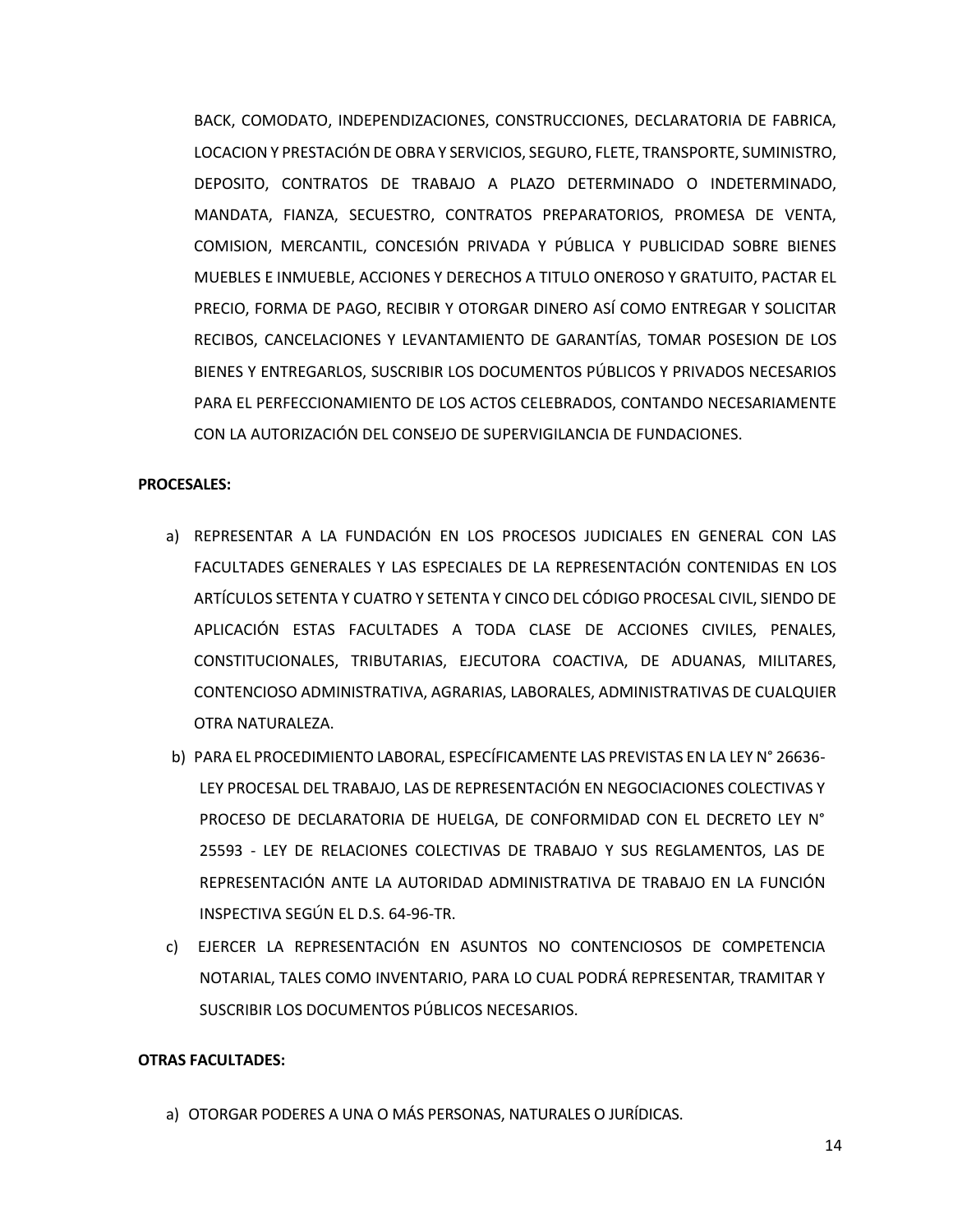b) SUSCRIBIR O DELEGAR TOTAL O PARCIALMENTE ESTAS FACULTADES, REVOCAR LAS SUSTITUCIONES Y REASUMIR LAS DELEGACIONES EN TODO O EN PARTE CUANTAS VECES SEA NECESARIO.

#### **ARTÍCULO VIGESIMO PRIMERO.- DE LAS FUNCIONES DEL ADMINISTRADOR II**

SON FUNCIONES DEL ADMINISTRADOR II (VICE RECTOR ACADEMICO).

- a) REEMPLAZAR AL ADMINISTRADOR I EN CASO DE AUSENCIA, LICENCIA, DELEGACIÓN ESPECÍFICA O POR HABER VACADO SU CARGO. GOZARÁ DE TODAS LAS ATRIBUCIONES Y FUNCIONES QUE LE COMPETEN AL ADMINISTRADOR I, EN CASO DE VACANCIA HASTA QUE SE DESIGNE AL TITULAR.
- b) PRESTAR CONSTANTE COLABORACIÓN AL ADMINISTRADOR I, EN EL EJERCICIO DE SUS FUNCIONES.
- c) VELAR POR EL NORMAL FUNCIONAMIENTO DE LA FUNDACIÓN, EL CUMPLIMIENTO DE LA LEY Y DEL PRESENTE ESTATUTO.
- d) CUMPLIR LOS ENCARGOS Y EJERCER LAS ATRIBUCIONES QUE LE HAYAN SIDO CONFERIDAS.
- e) ASESORAR, CONTROLAR, EVALUAR LOS PLANES, PROGRAMAS Y PROYECTOS DE LA FUNDACIÓN.
- f) COORDINAR CON EL ADMINISTRADOR I Y LOS MIEMBROS COORDINADORES DE ÁREA, EN LA GESTIÓN REQUERIDA PARA EL CUMPLIMIENTO DE LOS FINES DE LA FUNDACIÓN;

#### **ARTÍCULO VIGÉSIMO SEGUNDO.- DE LAS FUNCIONES DEL ADMINISTRADOR III**

SON FUNCIONES DEL ADMINISTRADOR III (VICERRECTOR DE INVESTIGACION):

- a) LLEVAR LOS LIBROS DE ACTAS DONDE SE INCORPOREN TODOS LOS ACUERDOS DE LA FUNDACIÓN.
- b) CUMPLIR LAS FUNCIONES QUE LE HAYAN SIDO ENCARGADAS.
- c) MANTENER ACTUALIZADOS Y ORDENADOS LOS ARCHIVOS DE LA FUNDACIÓN.
- d) PROPONER ACTIVIDADES ACADÉMICAS, CIENTÍFICAS, TECNOLÓGICAS, SEMINARIOS, TALLERES, ENTRE OTROS, QUE PERMITAN EL BUEN DESEMPEÑO DE LA FUNDACIÓN;
- e) VELAR POR EL CABAL DESARROLLO Y CUMPLIMIENTO DE LOS PROGRAMAS Y PROYECTOS EN EJECUCIÓN;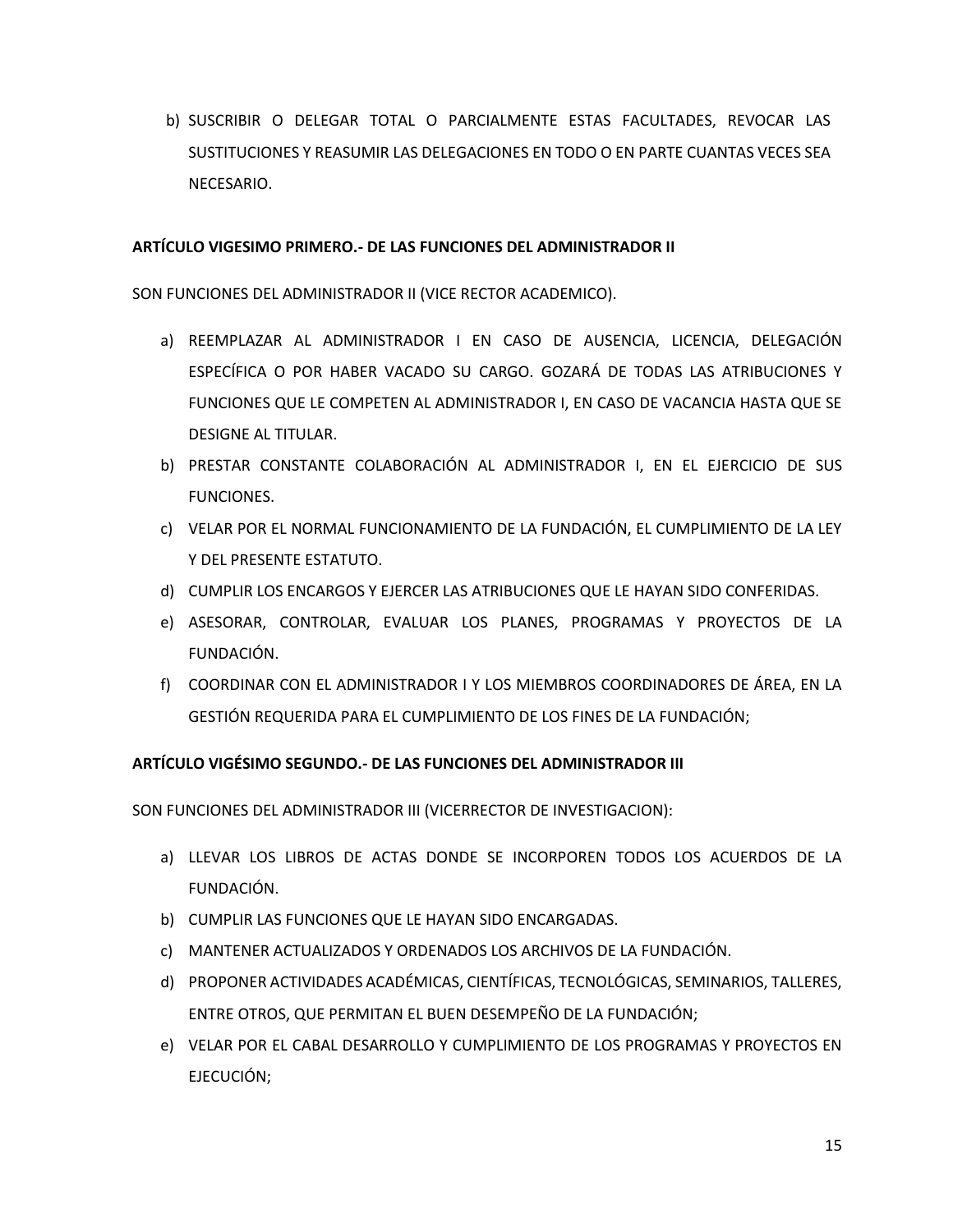### **ARTÍCULO VIGÉSIMO TERCERO.- DE LAS FUNCIONES DE LOS ADMINISTRADORES IV y V**

SON FUNCIONES DEL ADMINISTRADOR IV y V (DECANOS)

- a) LLEVAR ADECUADAMENTE LOS LIBROS DE CONTABILIDAD QUE ESTABLECE LA LEY.
- b) CUMPLIR LAS DEMAS FUNCIONES QUE LES HAYAN SIDO ENCARGADAS
- c) ASUMIR LA RESPONSABILIDAD DE LA ORGANIZACIÓN Y CONTROL ECONÓMICO NECESARIOS PARA EL CUMPLIMIENTO DE LOS OBJETIVOS DE LA FUNSAAC.
- d) PROPONER ACTIVIDADES ACADÉMICAS, CIENTÍFICAS, TECNOLÓGICAS, SEMINARIOS, TALLERES, ENTRE OTROS, QUE PERMITAN EL BUEN DESEMPEÑO DE LA FUNSAAC.
- e) VELAR POR EL CABAL DESARROLLO Y CUMPLIMIENTO DE LOS PROGRAMAS Y PROYECTOS EN EJECUCIÓN.

#### **ARTÍCULO VIGESIMO CUARTO.- DIETA DE LOS MIEMBROS DE LA JUNTA DE ADMINISTRACIÓN**

POR EL DESEMPEÑO DE SUS FUNCIONES LOS ADMINISTRADORES PERCIBIRÁN UNA DIETA RAZONABLE POR SESIÓN, QUE SERÁ FIJADA ANUALMENTE SEGÚN PRESUPUESTO Y APROBADA POR EL VOTO MAYORITARIO DE LA JUNTA DE ADMINISTRACIÓN DE LA FUNDACIÓN, CON UN MÁXIMO DE CUATRO DIETAS POR MES.

# **ARTÍCULO VIGÉSIMO QUINTO.- DE LA VACANCIA DE LOS MIEMBROS DE LA JUNTA DE ADMINISTRACIÓN**

EL CARGO DE MIEMBRO DE LA JUNTA DE ADMINISTRACIÓN QUEDARÁ VACANTE POR:

- a) POR CONCLUSIÓN DEL CARGO DE AUTORIDAD UNIVERSITARIA, RESPECTO DE LOS ADMINISTRADORES I, II y III.
- b) POR RENUNCIA DE LOS ADMINISTRADORES IV Y V.
- c) POR MUERTE O DECLARACIÓN DE MUERTE PRESUNTA.
- d) POR REMOCIÓN JUDICIAL.

**ARTÍCULO VIGÉSIMO SEXTO.-** EL GERENTE ES ENCARGADO DE LA DIRECCIÓN ADMINISTRATIVA Y TÉCNICA DE LA FUNSAAC. ACTUARÁ EN LAS SESIONES DE LA JUNTA DE ADMINISTRACIÓN CON VOZ PERO SIN VOTO Y EJECUTARÁ LOS ACUERDOS QUE TOME LA JUNTA DE ADMINISTRACIÓN, Y LOS QUE LE DELEGUE LA MISMA O EL ADMINISTRADOR I.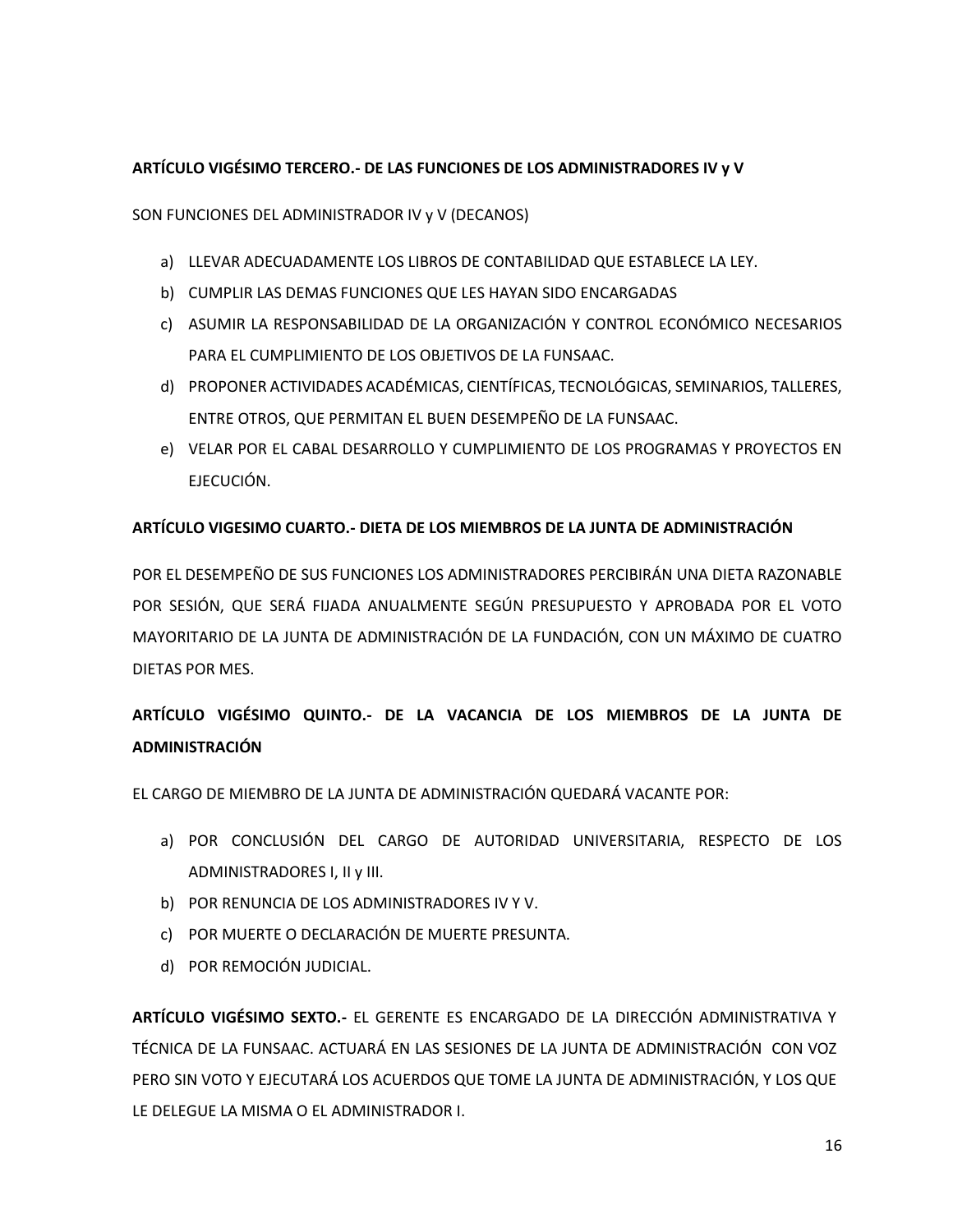EXISTE INCOMPATIBILIDAD ENTRE EL CARGO DE MIEMBRO DE LA JUNTA DE ADMINISTRACIÓN Y EL GERENTE.

EL ADMINISTRADOR I (RECTOR – PRESIDENTE HONORIFICO DE LA JUNTA DE ADMINISTRACION), DESIGNARÁ AL GERENTE GENERAL, IGUALMENTE PODRÁ REMOVERLO DE ACUERDO A LOS INTERESES DE LA FUNSAAC.

# **TITULO V**

# **DE LA MODIFICACIÓN DEL ESTATUTO**

### **ARTÍCULO VIGÉSIMO SÉPTIMO**.- **DE LA MODIFICACIÓN DEL ESTATUTO**

SE MODIFICARÁN EL ESTATUTO EN SESIÓN EXTRAORDINARIA DE LA JUNTA DE ADMINISTRACIÓN CONVOCADA PARA TAL FIN. SE REQUIERE EN PRIMERA CITACIÓN, LA ASISTENCIA DE DOS TERCIOS DE SUS MIEMBROS Y LOS ACUERDOS SE ADOPTAN CON EL VOTO DE LA MITAD MÁS UNO DE SUS MIEMBROS, EN SEGUNDA CONVOCATORIA, LOS ACUERDOS SE ADOPTAN CON LOS MIEMBROS QUE ASISTAN.

LA PROPUESTA DE MODIFICACIÓN DEBERÁ SER REMITIDA AL CONSEJO DE SUPERVIGILANCIA DE FUNDACIONES PARA SU APROBACIÓN, CONFORME AL D.S. N° 03-94-JUS.

# **TÍTULO VI**

# **DE LA DISOLUCIÓN**

## **ARTÍCULO VIGÉSIMO OCTAVO.- DE LA DISOLUCIÓN.**

LA FUNDACIÓN SE DISOLVERÁ CUANDO SU FINALIDAD RESULTE DE IMPOSIBLE CUMPLIMIENTO POR SUPRESIÓN DE LAS NECESIDADES DEL CONJUNTO DE BENEFICIARIOS O LA FALTA DE PATRIMONIO. PARA TAL EFECTO LA JUNTA DE ADMINISTRACIÓN COMUNICARÁ AL CONSEJO DE SUPERVIGILANCIA DE FUNDACIONES EL ESTADO EN QUE SE ENCUENTRA LA FUNDACIÓN.

## **ARTÍCULO VIGÉSIMO NOVENO.- DEL HABER NETO RESTANTE A LA LIQUIDACIÓN**

EN CASO DE LIQUIDACIÓN, EL HABER NETO RESULTANTE SE APLICARÁ A LA FINALIDAD PREVISTA EN EL ACTO CONSTITUTIVO, ES DECIR SERA DESTINADA A LA UNIVERSIDAD NACIONAL SAN ANTONIO ABAD